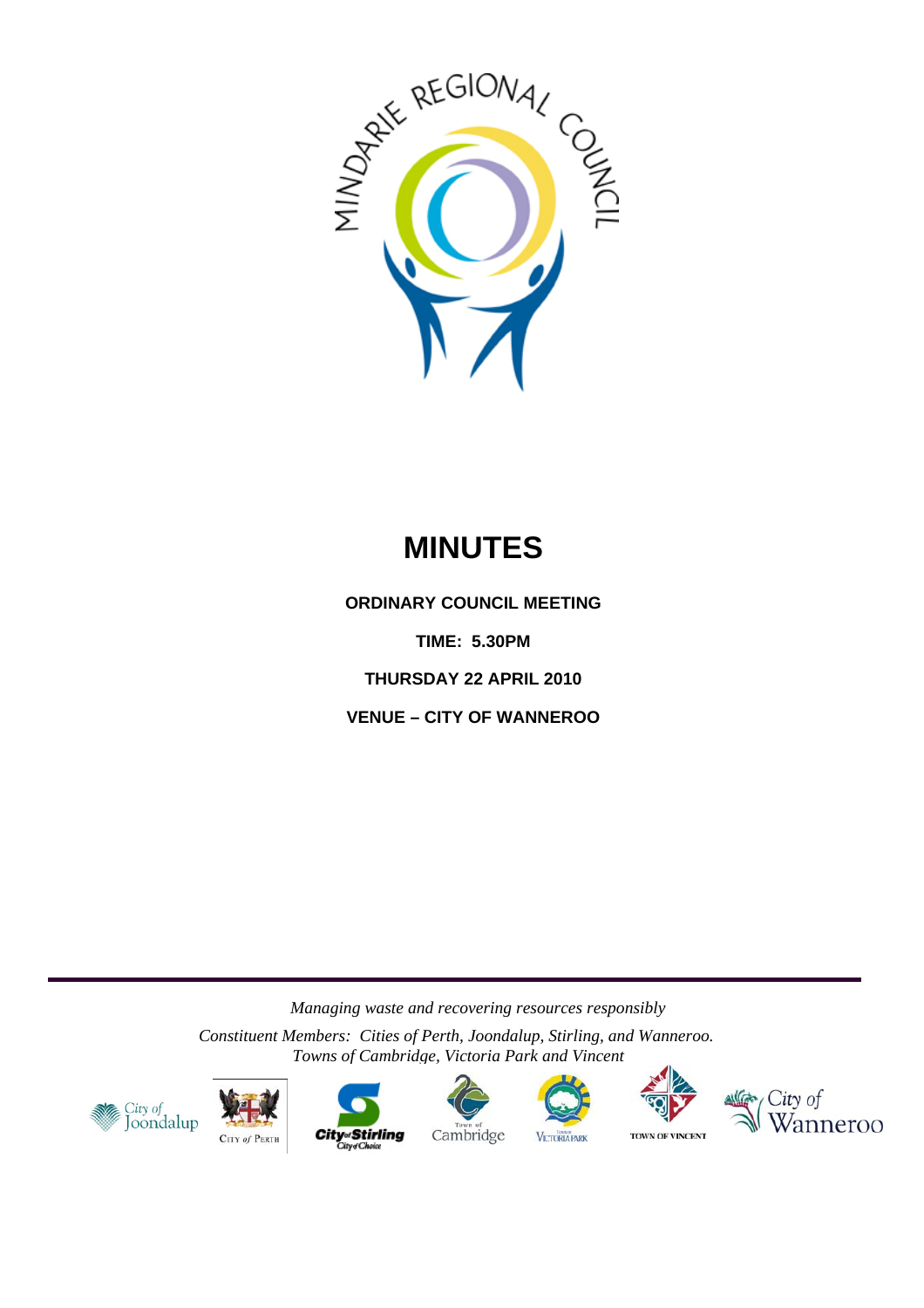# **MINDARIE REGIONAL COUNCIL**

## **NOTICE OF MEETING**

9 April 2010

Councillors of the Mindarie Regional Local Government are respectfully advised that an Ordinary Meeting of the Council will be held in the Council Chambers of the City of Wanneroo, 23 Dundebar Road, Wanneroo, at 5.30pm on Thursday 22 April 2010.

The business papers pertaining to the meeting follow.

Your attendance is requested.

**KEVIN POYNTON Chief Executive Officer** 

# **MINDARIE REGIONAL COUNCIL - MEMBERSHIP**

Cr J Bissett (John) Town of Victoria Park Cr D Boothman (David) City of Stirling Cr R Butler (Rob) City of Perth Cr S Cooke (Sharon) City of Stirling Cr S Farrell (Steed) Town of Vincent Cr R Fishwick (Russ) City of Joondalup Cr L Gray JP (Laura) City of Wanneroo Cr K Hollywood (Kerry) City of Joondalup Cr D Newton JP (Dot) City of Wanneroo Cr C MacRae (Corinne) Town of Cambridge Cr J Robbins (Jason) City of Stirling Cr B Stewart (Bill) City of Stirling

NB: Although some Councils have nominated alternate members, it is a precursor to any alternate member acting that a Council carries a specific resolution for each occasion that the alternate member is to act, referencing Section 51 of the Interpretation Act. The current Local Government Act does not provide for the appointment of deputy or alternate members of Regional Councils. The DLGRD is preparing an amendment to rectify this situation.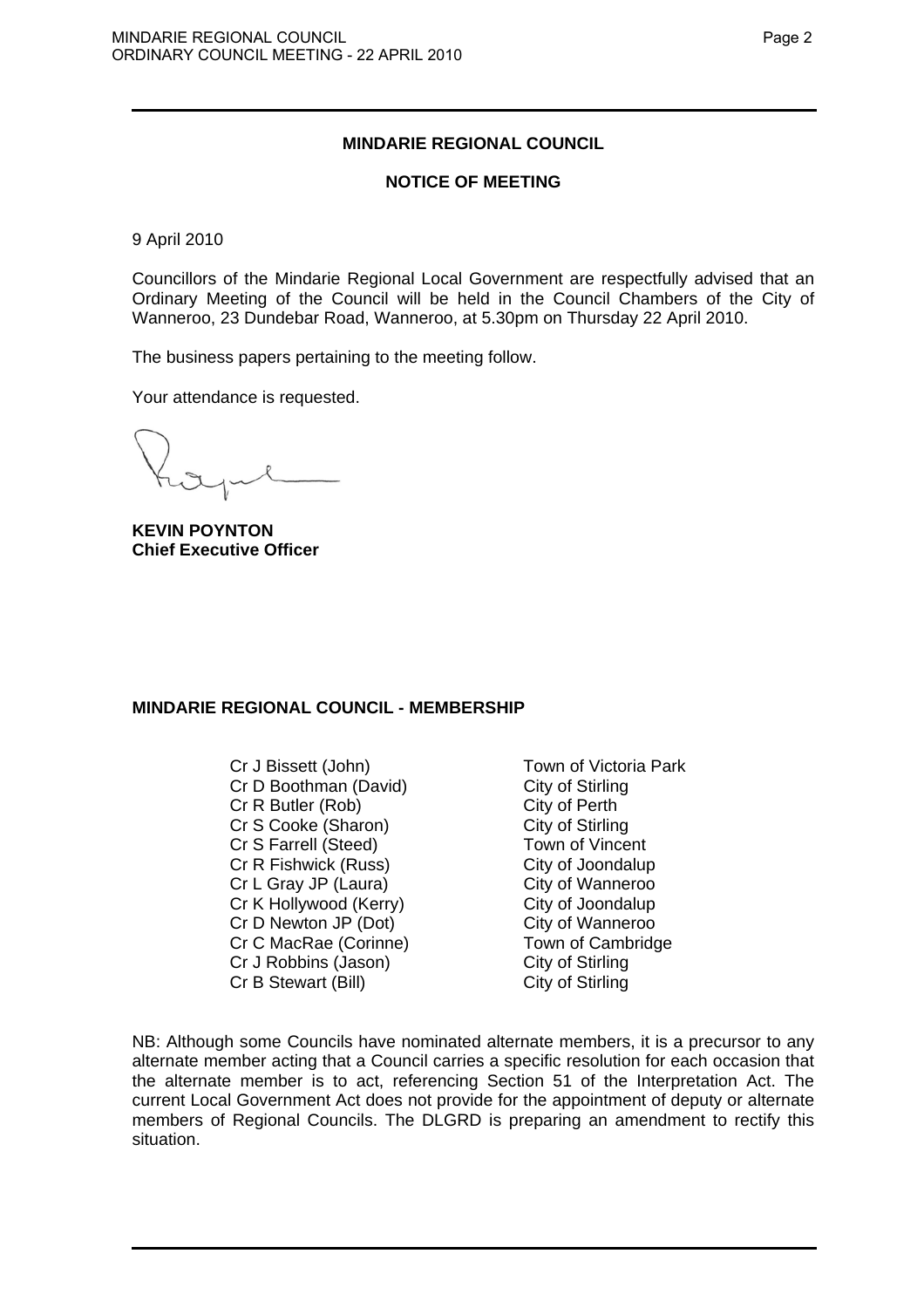## **MINUTES OF THE ORDINARY COUNCIL MEETING OF THE MINDARIE REGIONAL COUNCIL HELD IN THE COUNCIL CHAMBERS OF THE CITY OF WANNEROO, 23 DUNDEBAR ROAD, WANNEROO, WESTERN AUSTRALIA ON THURSDAY 22 APRIL 2010 COMMENCING AT 5.30PM.**

| Chairman<br><b>PRESENT:</b>        |                                                                                                                                                                                                                                                     |                                |
|------------------------------------|-----------------------------------------------------------------------------------------------------------------------------------------------------------------------------------------------------------------------------------------------------|--------------------------------|
|                                    | Cr J Bissett<br>Cr D Boothman<br>Cr R Butler<br>Cr S Cooke<br>Cr S Farrell<br><b>Cr R Fishwick</b><br>Cr L Gray JP<br>Cr K Hollywood<br>Cr D Newton JP<br>Cr J Robbins<br>Cr B Stewart<br>Cr S Withers                                              |                                |
| <b>APOLOGIES:</b>                  | Cr C MacRae                                                                                                                                                                                                                                         |                                |
| <b>ABSENT:</b>                     | Nil                                                                                                                                                                                                                                                 |                                |
| <b>IN ATTENDANCE:</b>              |                                                                                                                                                                                                                                                     |                                |
| Mindarie Regional Council Officers | K F Poynton<br>K Dhillon<br>C Gibson<br>L Nyssen<br>M Tolson<br>I Watkins                                                                                                                                                                           | <b>Chief Executive Officer</b> |
| <b>Member Council Officers</b>     | E Albrecht<br>J Buckley<br><b>K</b> Caple<br>C Colyer<br><b>G</b> Eves<br>D Forster<br>J Giorgi<br>M Glover<br>E Herne<br>P Hoar<br><b>T</b> Holland<br>G Hunt<br>A Kyron<br>R Lotznicker<br>J Paton<br>G Reddin<br>D Simms<br>S Spinks<br>A Vuleta |                                |
| Consultants                        | A Annand<br>J Bryant<br>R Michetti<br>J Woodhouse                                                                                                                                                                                                   |                                |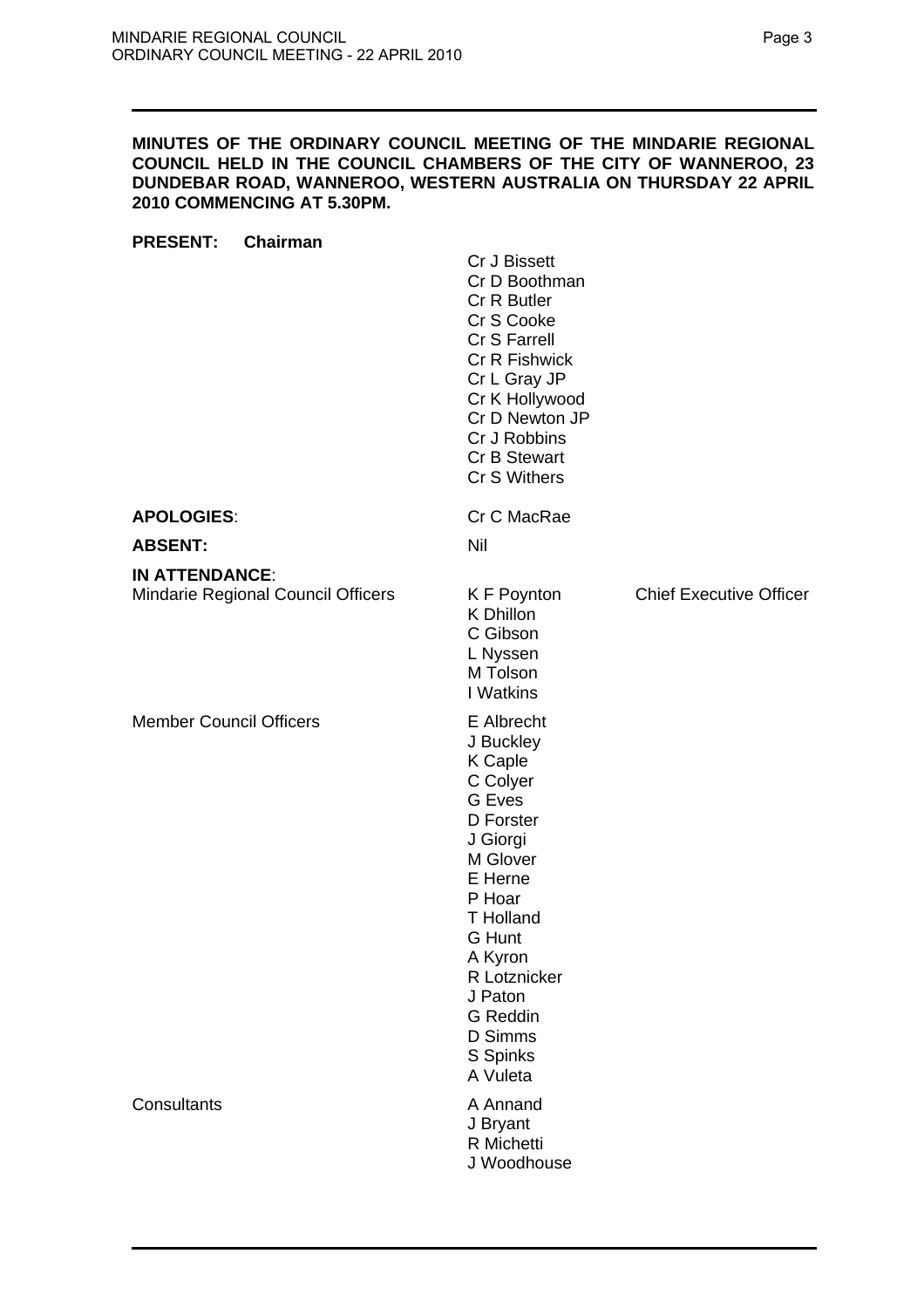| <b>VISITORS:</b>     | Nil                |
|----------------------|--------------------|
| <b>MEDIA:</b>        | Amy Wilson-Chapman |
| <b>OTHER PUBLIC:</b> |                    |

Confirmed by resolution of the Council on 1 July 2010.

………………………………………………………Chairman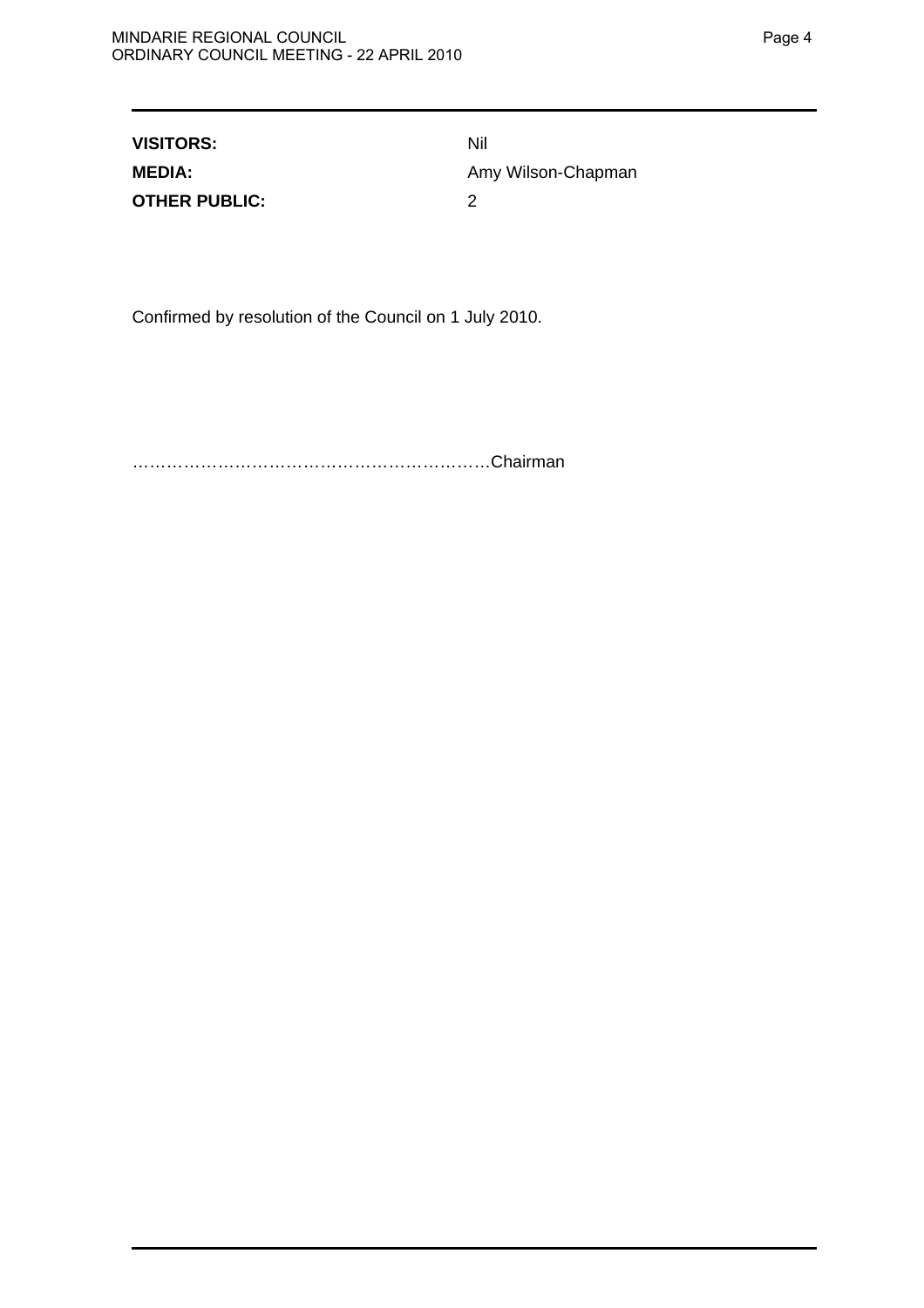# **MINUTES**

# **TABLE OF CONTENTS**

| <b>ITEM</b>             | <b>SUBJECT</b>                                                                                                      | <b>FILE NO</b> | <b>PAGE NO</b> |
|-------------------------|---------------------------------------------------------------------------------------------------------------------|----------------|----------------|
| 1                       | OATHS/AFFIRMATIONS OF ALLEGIANCE AND<br><b>DECLARATIONS OF OFFICE</b>                                               | N/A            | P <sub>8</sub> |
| $\overline{2}$          | <b>QUESTION TIME</b>                                                                                                | N/A            | P <sub>8</sub> |
| $\overline{\mathbf{3}}$ | ATTENDANCE AND APOLOGIES                                                                                            | N/A            | P <sub>8</sub> |
| $\overline{\mathbf{4}}$ | <b>MINUTES</b>                                                                                                      | N/A            | P <sub>8</sub> |
| 4.1                     | <b>ORDINARY COUNCIL MEETING -</b><br>25 FEBRUARY 2010                                                               | N/A            | P <sub>8</sub> |
| 5                       | <b>ANNOUNCEMENTS</b>                                                                                                | N/A            | P <sub>8</sub> |
| 6                       | DEPUTATIONS                                                                                                         | N/A            | P <sub>8</sub> |
| $\overline{7}$          | BUSINESS ARISING FROM A PREVIOUS<br>MEETING TREATED AS AN ORDER OF THE<br><b>DAY</b>                                | N/A            | P <sub>8</sub> |
| 8                       | <b>REPORTS</b><br>(Declaration of Financial/Conflict of Interest to be<br>recorded prior to dealing with each item) | N/A            | P8-9           |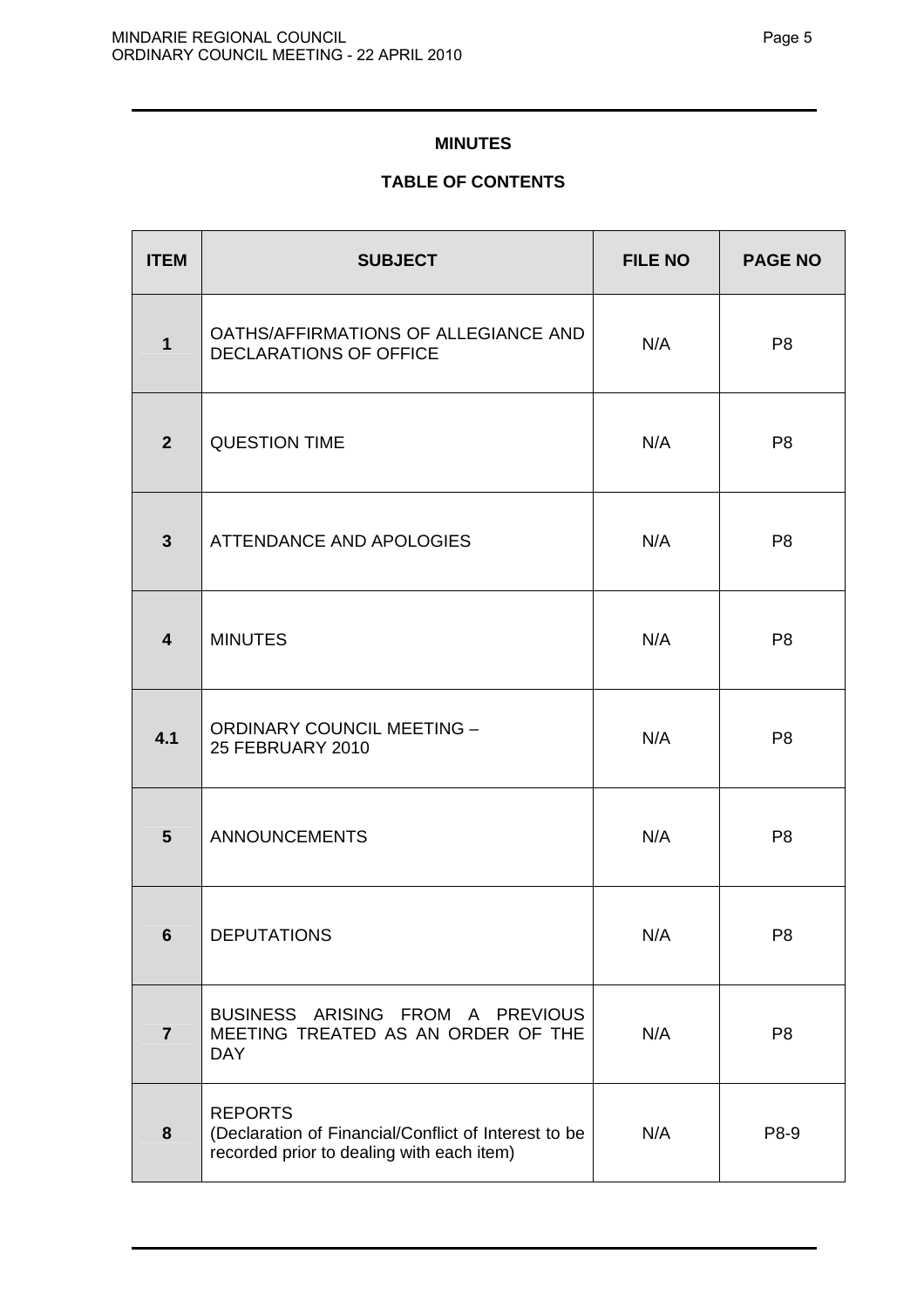| 8.1   | CHIEF EXECUTIVE OFFICER                                                                         | N/A            | P <sub>9</sub>      |
|-------|-------------------------------------------------------------------------------------------------|----------------|---------------------|
| 8.1.1 | REVIEW OF MEMBERS FEE MODEL                                                                     | <b>FIN/92</b>  | P9-13               |
| 8.1.2 | FINANCIAL STATEMENTS FOR THE PERIODS<br>ENDED 31 JANUARY 2010 AND<br><b>28 FEBRUARY 2010</b>    | FIN/5-02       | P13-14              |
| 8.1.3 | LIST OF PAYMENTS MADE FOR THE<br>MONTHS ENDED 31 JANUARY 2010 AND<br>28 FEBRUARY 2010           | FIN/5-02       | P <sub>14</sub>     |
| 8.2   | TECHNICAL WORKING GROUP MEETING -<br>1 APRIL 2010                                               | N/A            | P <sub>14</sub>     |
| 8.2.1 | BUSINESS REPORT (for the period 26 January<br>2010 - 25 March 2010)                             | COR/8          | P <sub>14</sub> -15 |
| 8.2.2 | RESOURCE RECOVERY FACILITY UPDATE<br>REPORT (for the period 5 February 2010 -<br>25 March 2010) | WST/13-02      | P <sub>15</sub> -16 |
| 8.2.3 | LANDFILL UPDATE REPORT (for the period 15<br>October 2009 - 25 March 2010)                      | <b>WST/100</b> | P <sub>16</sub>     |
| 8.2.4 | LANDFILL GAS CONTRACT REPORT                                                                    | EST/2-02       | P <sub>16</sub> -17 |
| 8.2.5 | <b>BUSINESS PLANNING 2010/2011</b>                                                              | COR/8          | P17-18              |
| 8.2.6 | ENVIRO 2010 CONFERENCE AND<br><b>EXHIBITION - SOLUTIONS FOR A</b><br><b>SUSTAINABLE FUTURE</b>  | COR/33         | P <sub>18</sub> -19 |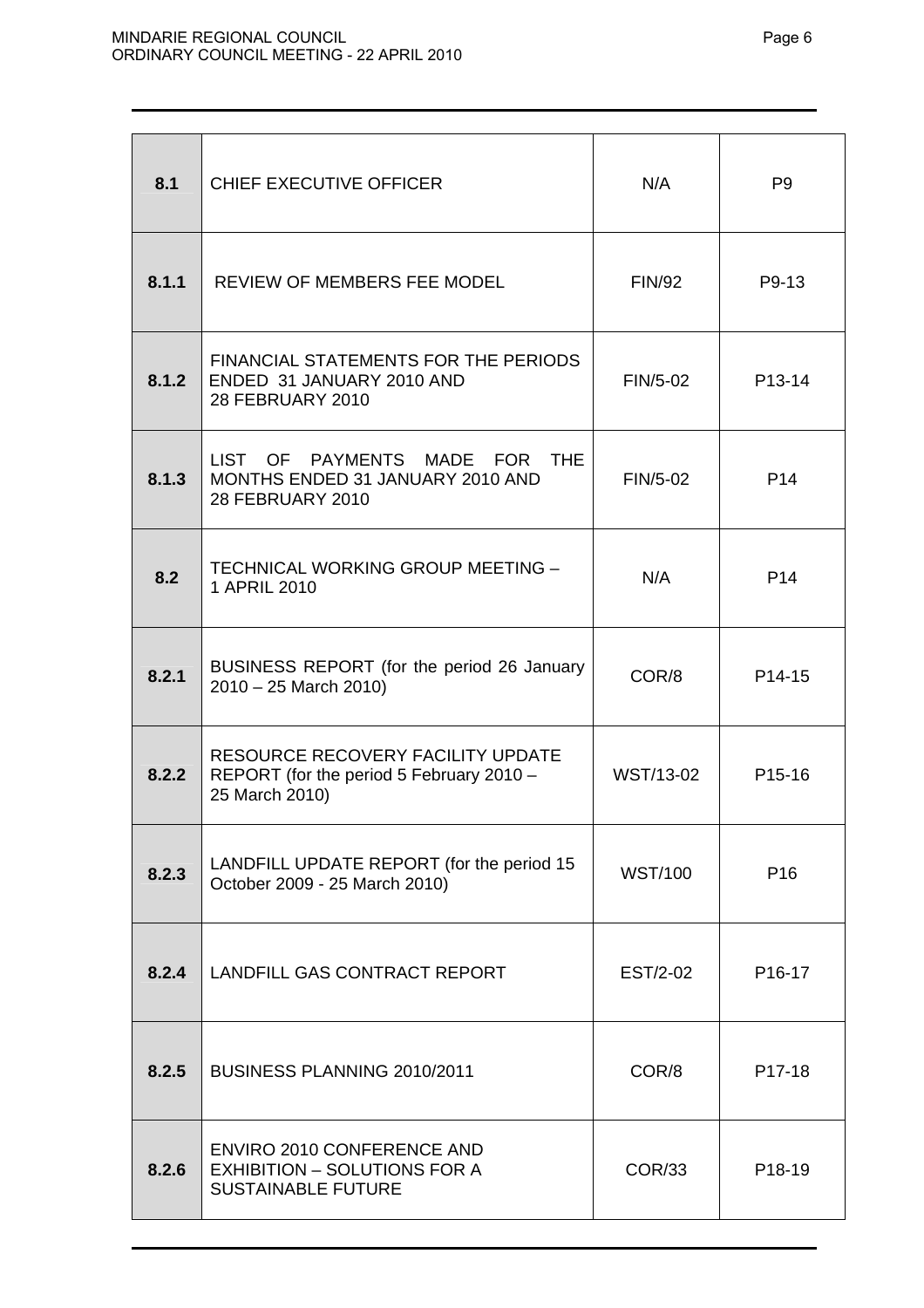| 8.2.7 | MINDARIE REGIONAL COUNCIL - POLICY<br><b>DOCUMENTATION - REVIEW OF EXISTING</b><br><b>POLICIES</b> | <b>COR/23</b> | P <sub>19</sub> -20 |
|-------|----------------------------------------------------------------------------------------------------|---------------|---------------------|
| 8.2.8 | TAMALA PARK WEIGHBRIDGE BUILDING<br><b>RECONSTRUCTION</b>                                          | COP/12        | P20-21              |
| 8.3   | AUDIT COMMITTEE MEETING - 7 APRIL 2010                                                             | N/A           | P <sub>21</sub>     |
| 8.3.1 | AUDIT COMMITTEE MEETING - 7 APRIL 2010<br><b>RECOMMENDATIONS</b>                                   | <b>COR/22</b> | P21-22              |
| 9     | NOTICE OF MOTION                                                                                   | N/A           | P <sub>22</sub>     |
| 10    | <b>GENERAL BUSINESS</b>                                                                            | N/A           | P <sub>22</sub>     |
| 11    | <b>NEXT MEETING</b>                                                                                | N/A           | P <sub>22</sub>     |
| 12    | <b>CLOSURE</b>                                                                                     | N/A           | P22                 |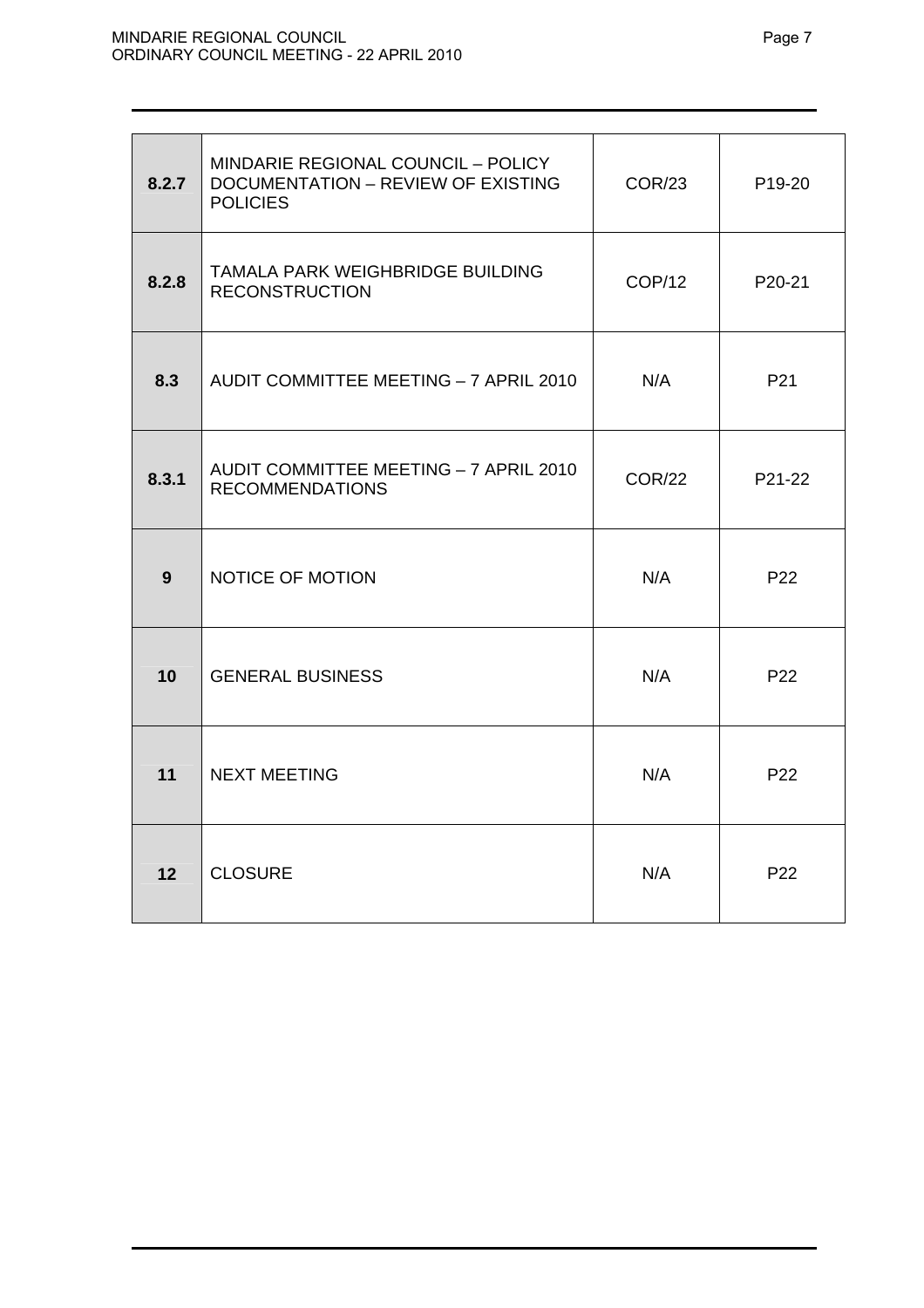# **1 OATHS/AFFIRMATIONS OF ALLEGIANCE AND DECLARATIONS OF OFFICE**

Cr Withers completed Form 7 Declaration by Elected Member of Council.

#### **2 QUESTION TIME**

Nil

## **3 ATTENDANCE AND APOLOGIES**

Refer Page 3

**4 MINUTES** 

## **4.1 ORDINARY COUNCIL MEETING – 25 FEBRUARY 2010**

## **MOTION: (Moved: Cr Butler Seconded: Cr Newton)**

The Minutes of the Ordinary Council Meeting held on 25 February 2010 have been printed and circulated to members of the Council.

# **COUNCIL RECOMMENDATION**

## **That the Minutes of the Ordinary Council Meeting of Council held on 25 February 2010 be taken as read, confirmed and the Chairman invited to sign same as a true record of the proceedings.**

*(Carried: 12/0)* 

## **5 ANNOUNCEMENTS**

The Chairman welcomed guests.

#### **6 DEPUTATIONS**

Nil

# **7 BUSINESS FROM A PREVIOUS MEETING TREATED AS AN ORDER OF THE DAY**

Nil

## **8 REPORTS**

Declaration of Financial/Conflict of Interest to be recorded prior to dealing with each item.

## *Disclosure of Financial and Proximity Interests*

*(a) Members must disclose the nature of their interest in matters to be discussed at the meeting. (Section 5.65 of the Local Government Act 1995).*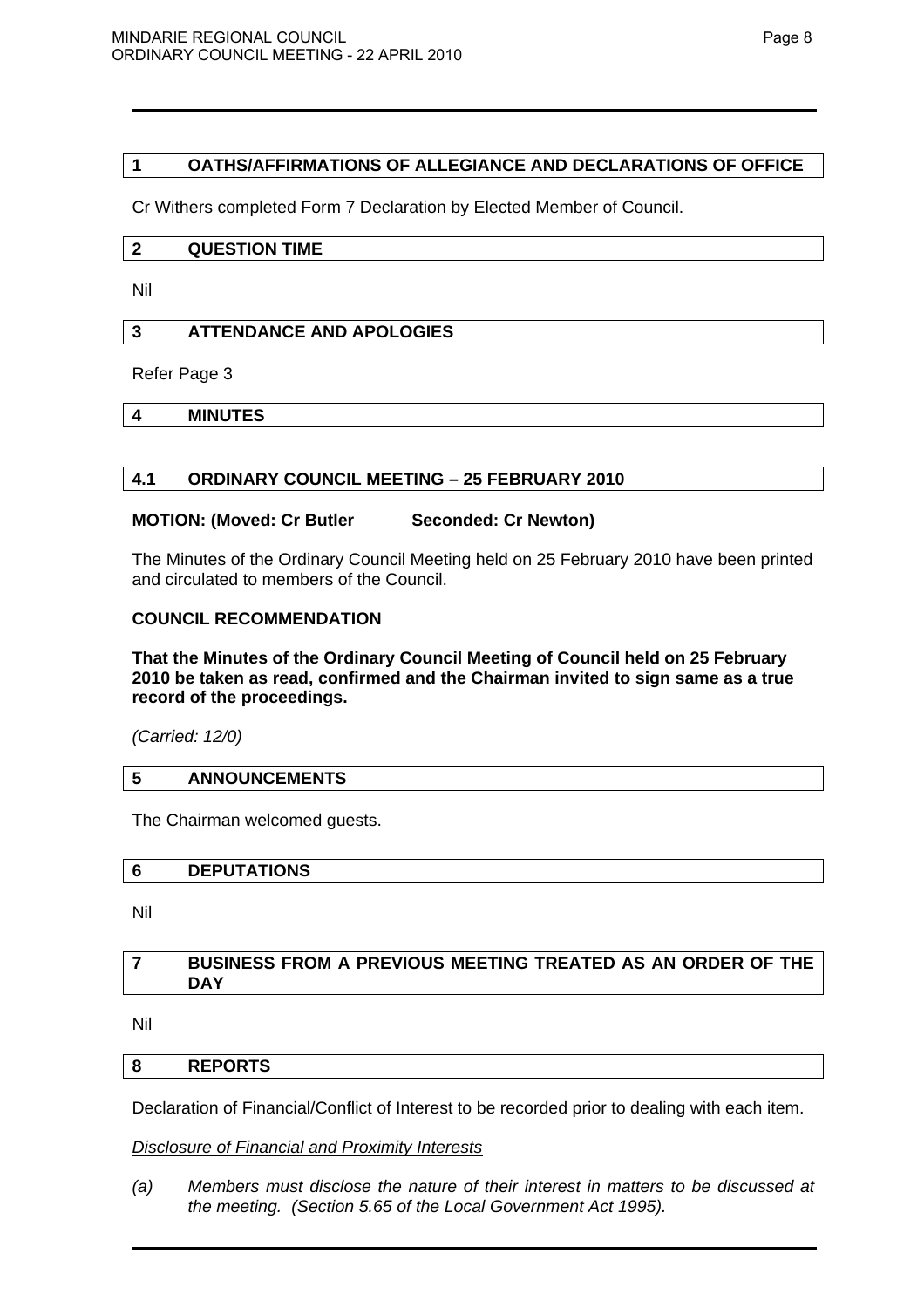*(b) Employees must disclose the nature of their interest in reports or advice when giving the report or advice to the meeting. (Sections 5.70 and 5.71 of the Local Government Act 1995).* 

## *Disclosure of Interest Affecting Impartiality*

*(a) Members and staff must disclose their interest in matters to be discussed at the meeting in respect of which the member or employee has given or will give advice.* 

# **8.1 CHIEF EXECUTIVE OFFICER**

**8.1.1 File No: FIN/92** 

# **SUBJECT: REVIEW OF MEMBERS FEE MODEL**

Closure of meeting to the Public.

**MOTION: (Moved: Cr Bissett Seconded: Cr Gray)** 

## **That Council:**

- **(i) close the meeting to the public in accordance with Local Government Act 1997 Section 5.23 (2)(d)**
- **(ii) determine that only MRC Officers and Council's legal advisor remain at the meeting in accordance with Standing Orders 3.14(3)**

*(Carried: 8/4) Against: Cr Boothman, Cr Cooke, Cr Robbins, Cr Stewart* 

Mr Woodhouse explained to Council the reasons for Closure of meeting to public.

Suspension of Standing Orders.

**MOTION: (Moved: Cr Boothman Seconded: Cr Butler)** 

## **That Council suspend the meeting so as to allow general discussion on all matters associated with Item 8.1.1 in accordance with Standing Orders 18.1**

*(Carried: 12/0)* 

Numbered copies of two sets of legal advice were handed to Councillors, who then read the documents.

Mr Woodhouse provided some amplification on the content and dealt with questions.

Resumption of Standing Orders.

# **MOTION: (Moved: Cr Butler Seconded Cr Hollywood)**

# **That Standing Orders be resumed.**

*(Carried: 12/0)*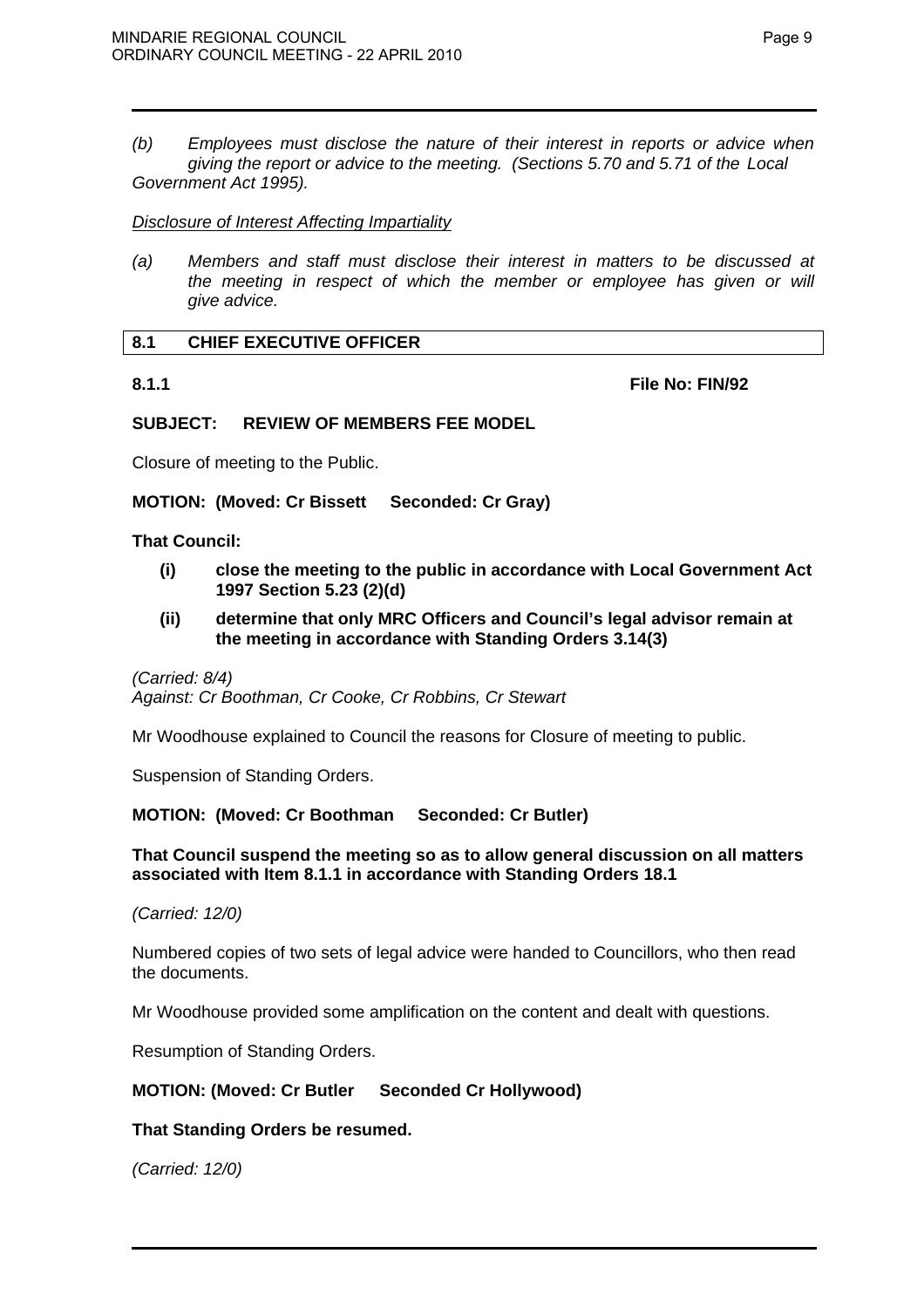Meeting open to the Public.

# **MOTION: (Moved: Cr Boothman Seconded Cr Farrell)**

## **That the meeting now be open to the public.**

*(Carried: 12/0)* 

Adjournment of meeting.

**MOTION: (Moved: Cr Bissett Seconded: Cr Butler)**

**That in accordance with Standing Orders 16.1 the meeting be adjourned for 15 minutes (6.45pm).** 

*(Carried: 12/0)* 

Re-commencement of meeting.

**MOTION: (Moved: Cr Cooke Seconded: Cr Stewart)** 

**That in accordance with Standing Orders 16.1 the meeting be re-commenced. (6.45pm)** 

*(Carried: 12/0)* 

# **MRC OFFICER RECOMMENDATION**

## **Alternative Recommendation One**

**That Council:** 

- **(i) note the information in this Item in relation to a review of the MRC member fee model**
- **(ii) retain the processable / non processable model for member fees**

## **Alternative Recommendation Two**

**That Council:** 

- **(i) note the information in this Item in relation to a review of the MRC member fee model**
- **(ii) retain the processable / non processable model for member fees**
- **(iii) authorise a review of the Council's financial precepts as a matter of priority**
- **(iv) authorise conduct of further work to establish a revised member fee model suitable to all member Councils**

## **Alternative Recommendation Three**

**That Council:** 

**(i) note the information in this Item in relation to a review of the MRC member fee model**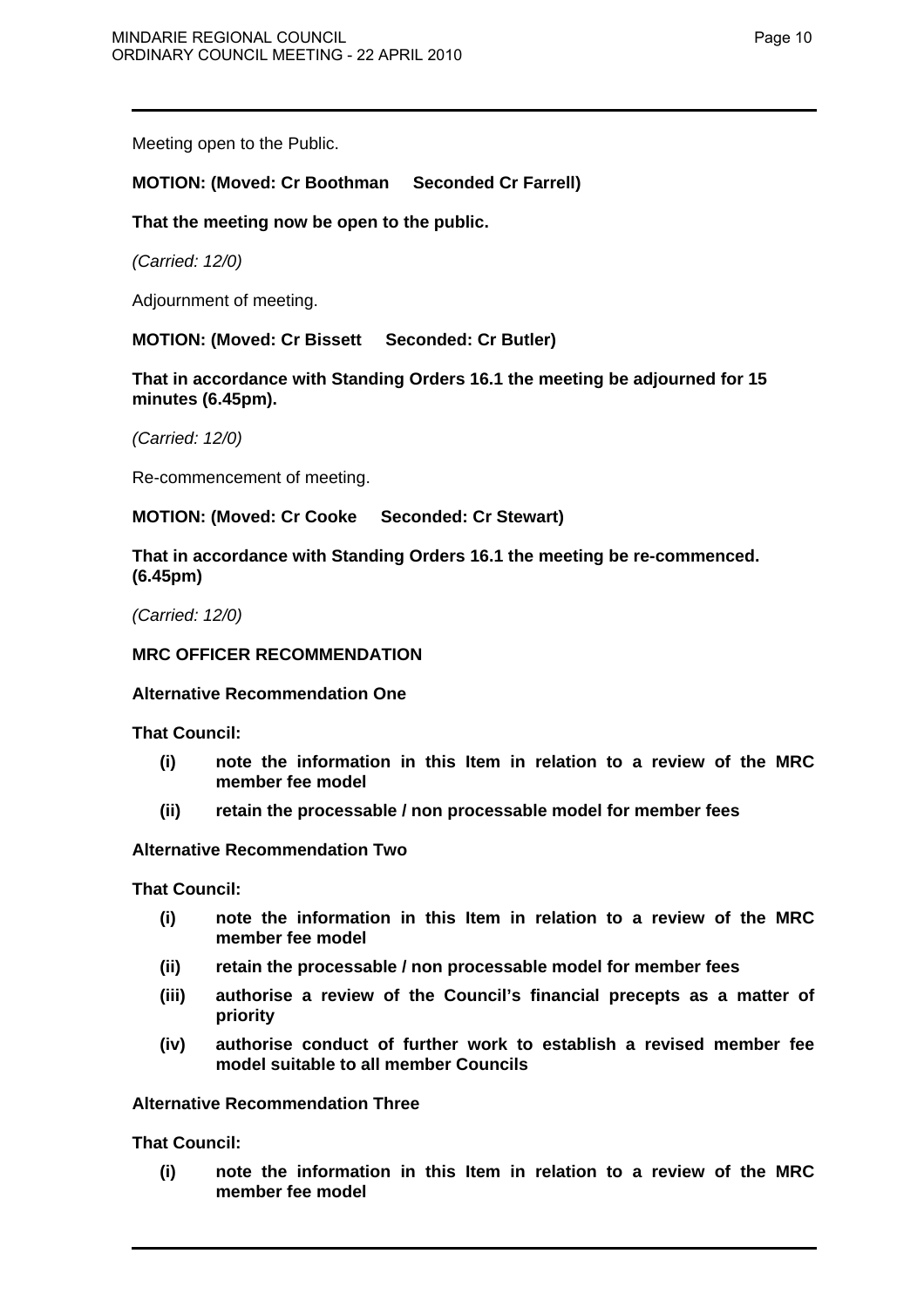- **(ii) adopt a single fee model as the basis for determining the fee for the acceptance of waste from member Councils for the 2010/2011 budget**
- **(iii) authorise the CEO to present a report presented to the Council budget workshop to enable Council to consider a possible "phase in" of the single fee model**

The Chairman invited a Mover and Seconder for one of the Alternative Recommendations.

**MOTION: (Moved: Cr Gray Seconded: Cr Withers)** 

## **Alternative Recommendation Three**

**That Council:** 

- **(i) note the information in this Item in relation to a review of the MRC member fee model**
- **(ii) adopt a single fee model as the basis for determining the fee for the acceptance of waste from member Councils for the 2010/2011 budget**
- **(iii) authorise the CEO to present a report presented to the Council budget workshop to enable Council to consider a possible "phase in" of the single fee model**

Cr Gray stated that the 'Single Fee' model should be supported by Councillors because it was more equitable then the 'Multi Fee' model.

Cr Withers reserved his right to speak.

## **PROCEDURAL MOTION**

**That in accordance with Standing Orders 11.1(a), Council proceed to the next business.** 

# **MOTION: (Moved: Cr Boothman Seconded: Cr Cooke)**

*(Lost: 8/4)* 

*Against: Cr Boothman, Cr Cooke, Cr Robbins Cr Stewart* 

Cr Boothman spoke against the motion, and addressed Council with key points as follows:

- The RRF would not have proceeded without City of Stirling approval to the financial guarantee
- This approval was based on a premise that the 'Multi Fee' model would remain in place
- Introduction of an alternative fee model i.e. Single Fee, without agreement by all Councils was unfair

Cr Newton spoke in favour of the motion.

Cr Bissett spoke in favour of the motion.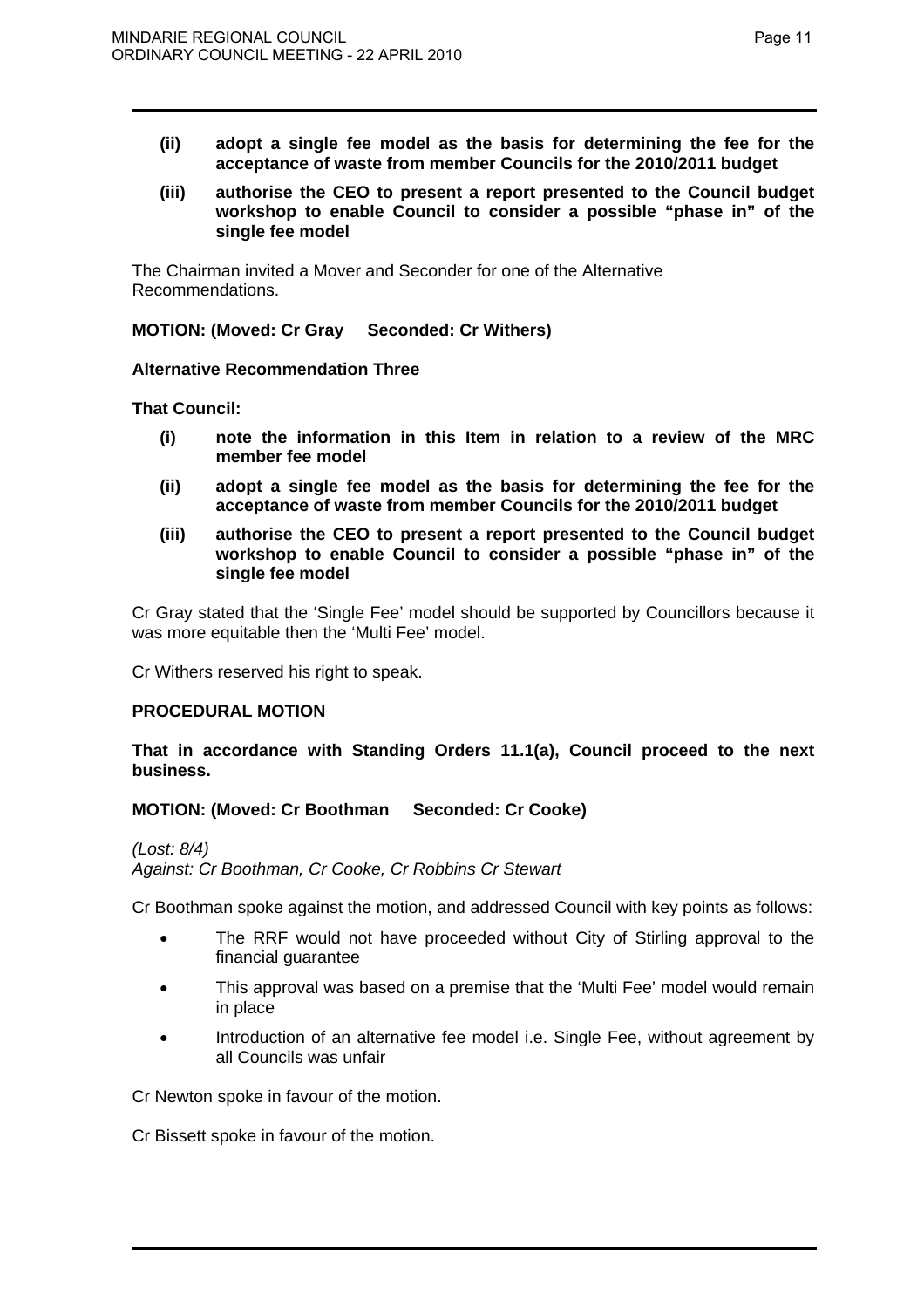Cr Cooke spoke against the motion, with key points as follows:

- That the alternative to the 'multi fee' model without agreement of all was unethical
- That no new evidence existed to support any alteration
- That the adoption of 'Single Fee' model was cost shifting from others to City of **Stirling**
- That the Council's financial advisers, in their presentation to the workshop on 31 March 2010, had broadly supported the 'Multi Fee' model

## **Amendment to Wording of the Motion**

The Mover, with the consent of the Seconder, altered the wording of the motion, in accordance with Standing Orders s10.9, as follows:

- Existing (iii) : delete
- New (iii) : authorise the CEO to present a report to the Council Budget Workshop scheduled for 13 May 2010, on the characteristics of the 'Single Fee' model

Cr Cooke and Cr Boothman raised Point of Order.

The Chairman disagreed with the Point of Order.

Suspension of Standing Orders.

# **MOTION: (Moved: Cr Bissett Seconded: Cr Boothman)**

## **That in accordance with Standing Orders 18.1 the meeting be suspended so as to allow general discussion on all matters associated with Item 8.1.1**

## *(Carried: 12/0)*

Cr Withers spoke in support of the motions.

Cr Stewart foreshadowed a procedural motion to proceed to the next business.

The Chairman advised that this would be dealt with, if relevant, upon conclusion of business against the current motion.

Cr Robbins spoke against the motion, on the basis of the 'Single Fee' model representing cost shifting to City of Stirling.

The CEO, in response to a question from Cr Farrell, advised that his recollection was that no request had ever been received from City of Stirling to confirm that the current fees model was 'approved in perpuity'.

Cr Butler spoke for the motion, indicating that, in his view, the 'Single Fee' model was an improved business system.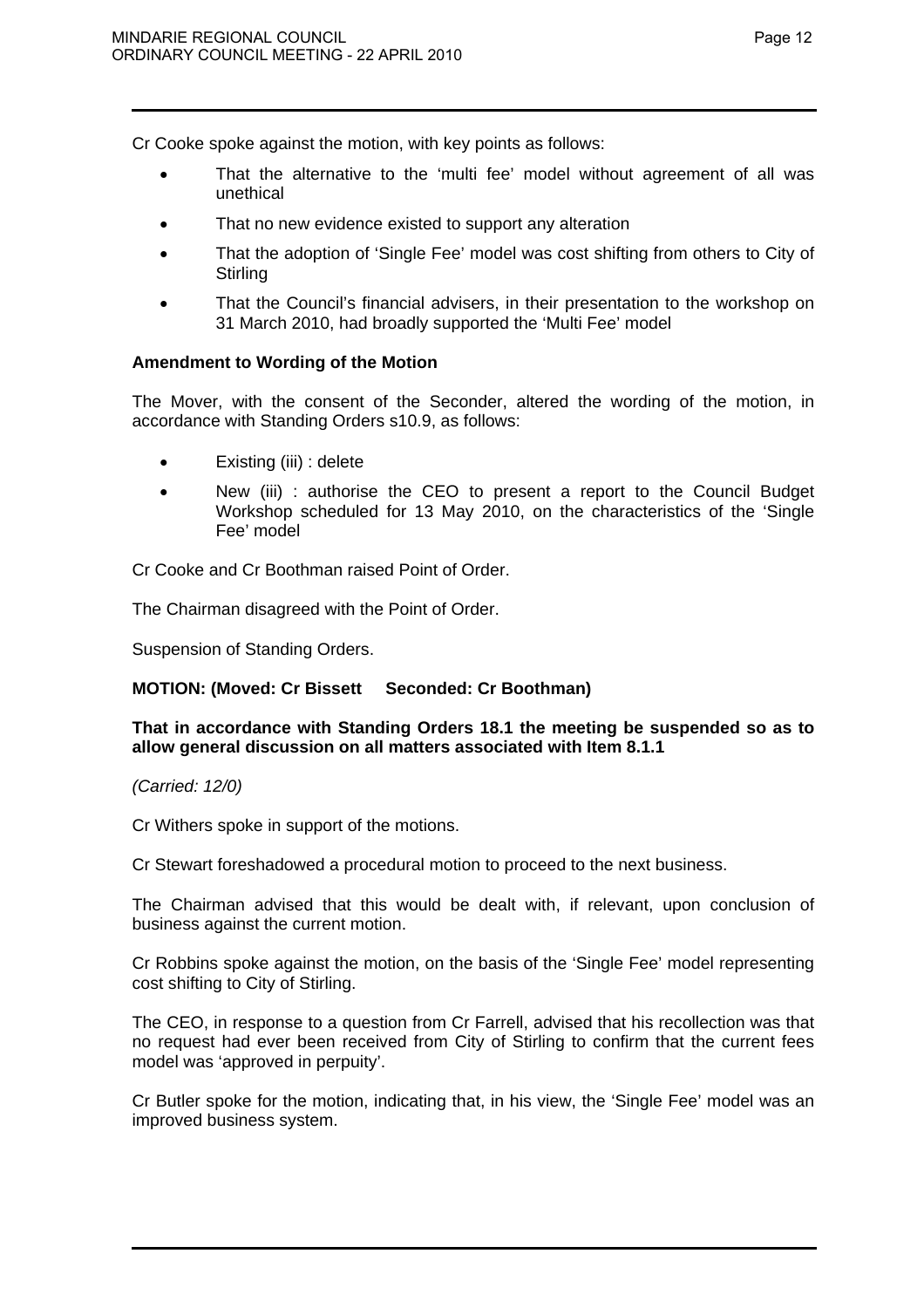Resumption of Standing Orders.

# **MOTION: (Moved: Cr Newton Seconded: Cr Withers)**

# **That Standing Orders be resumed.**

## *(Carried: 12/0)*

The CEO read the motion, with amended wording as per Standing Orders s10.9, as follows:

That Council:

- (i) note the information in this Item in relation to a review of the MRC member fee model
- (ii) adopt a single fee model as the basis for determining the fee for the acceptance of waste from member Councils for the 2010/2011 budget
- (iii) authorise the CEO to present a report to the Council Budget Workshop scheduled for 13 May 2010, on the characteristics of the 'Single Fee' model

Cr Stewart foreshadowed the Motion.

Cr Gray closed the debate.

The Chairman put the motion, with amended wording as per Standing Orders s10.9, as follows:

## **COUNCIL RECOMMENDATION**

**That Council:** 

- **(i) note the information in this Item in relation to a review of the MRC member fee model**
- **(ii) adopt a single fee model as the basis for determining the fee for the acceptance of waste from member Councils for the 2010/2011 budget**
- **(iii) authorise the CEO to present a report to the Council Budget Workshop scheduled for 13 May 2010, on the characteristics of the 'Single Fee' model**

*(Carried: 8/4) Against: Cr Boothman, Cr Cooke, Cr Robbins, Cr Stewart* 

**8.1.2 File No: FIN/5-02** 

## **SUBJECT: FINANCIAL STATEMENTS FOR THE PERIODS ENDED 31 JANUARY 2010 AND 28 FEBRUARY 2010**

**MOTION: (Moved: Cr Stewart Seconded: Cr Hollywood)**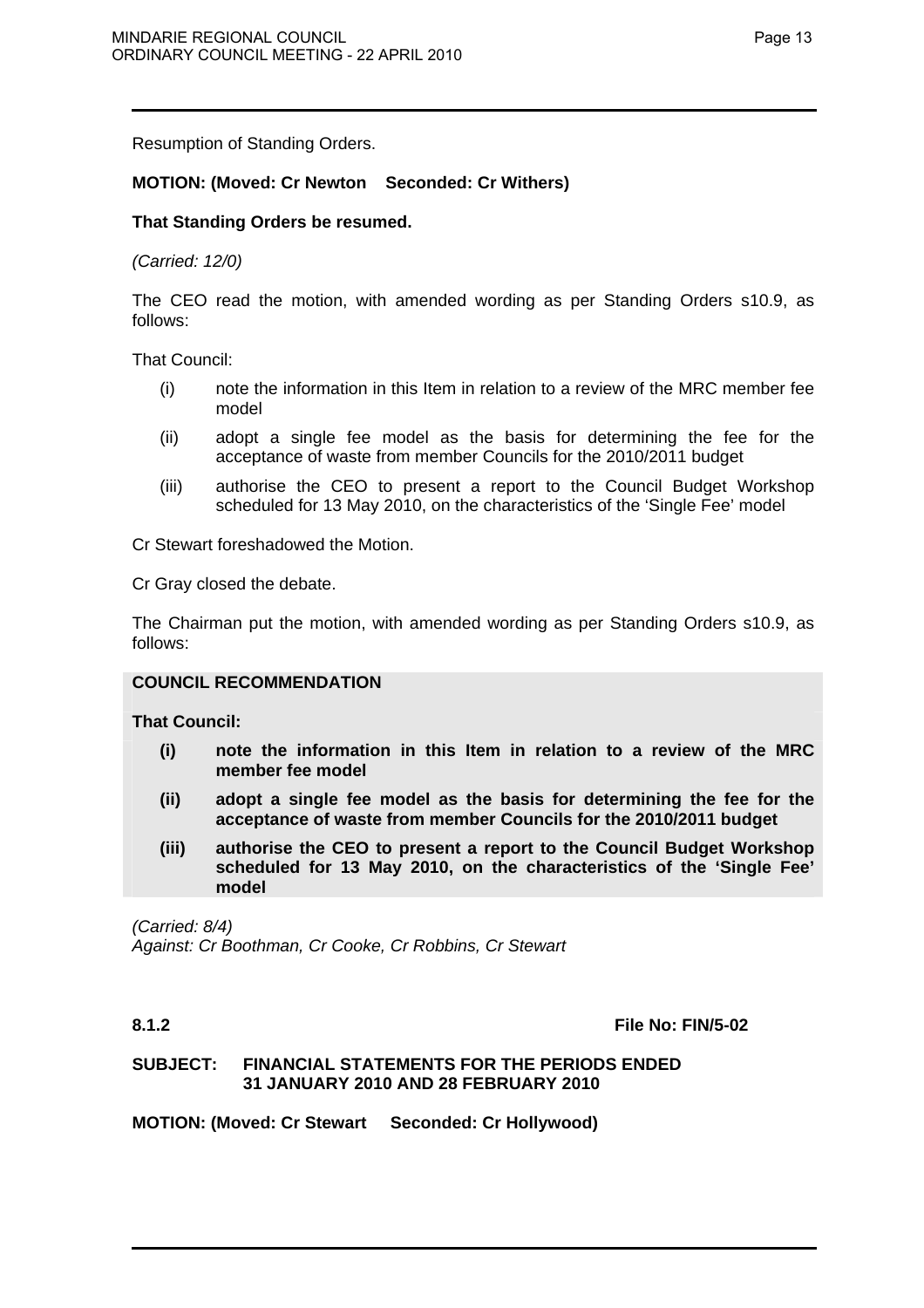# **MRC OFFICER RECOMMENDATION**

# **That the Financial Statements as attached at Attachment One and Two for the months ended 31 January 2010 and 28 February 2010 be noted.**

The CEO, in response to questions, advised as follows:

- That market testing via a recruitment exercise, for three positions Project, Manager, Marketing Manager, Environmental Officer – was in progress
- That approval to expenditure occurs via
	- approval to annual budget (Council)
	- use of delegated authority to implement the Budget (CEO)
	- approval to contracts as a result of Tender tasks (Council)

# **COUNCIL RECOMMENDATION**

**That the Financial Statements as attached at Attachment One and Two for the months ended 31 January 2010 and 28 February 2010 be noted.** 

*(Carried: 12/0)* 

**8.1.3 File No: FIN/5-02** 

## **SUBJECT: LIST OF PAYMENTS MADE FOR THE MONTHS ENDED 31 JANUARY 2010 AND 28 FEBRUARY 2010**

**MOTION: (Moved: Cr Boothman Seconded: Cr Newton)** 

## **MRC OFFICER RECOMMENDATION**

**That Council endorse the list of payments made, as per the delegation made to the Chief Executive Officer, for the months ended 31 January 2010 and 28 February 2010.** 

Nil discussion.

## **COUNCIL RECOMMENDATION**

**That Council endorse the list of payments made, as per the delegation made to the Chief Executive Officer, for the months ended 31 January 2010 and 28 February 2010.** 

*(Carried: 12/0)* 

# **8.2 TECHNICAL WORKING GROUP – 1 APRIL 2010**

**8.2.1 Tech Com. Item 1 File No: COR/8** 

**SUBJECT: BUSINESS REPORT (for the period 26 January 2010 – 25 March 2010)**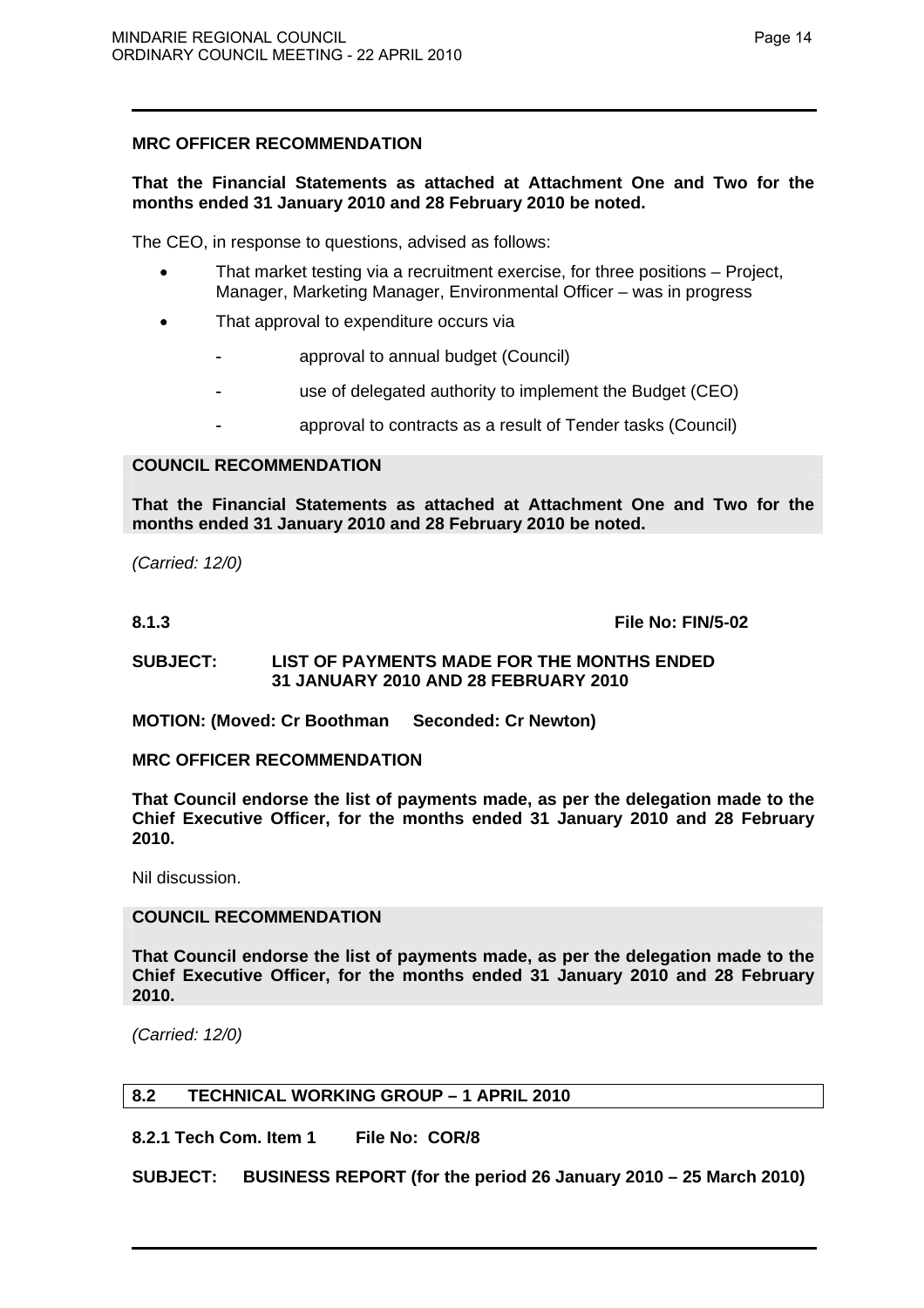# **MOTION: (Moved: Cr Butler Seconded: Cr Gray)**

# **TWG OFFICERS RECOMMENDATION**

# **That Council receive this progress report for the period 25 January 2010 – 25 March 2010 against Annual Business Plan 2009/2010.**

The CEO was requested by Council to undertake the following tasks:

- provision of reports on Groundwater Management and 'Son of Tamala' landfill for Ordinary Council Meeting 1 July 2010
- co-ordination of Apple e-waste collection with member Councils

# **AMENDMENT TO MOTION**

That Council:

(ii) authorise the CEO to provide a report on 'Son of Tamala' landfill for Ordinary Council Meeting 1 July 2010

# **MOTION: (Moved: Cr Hollywood Seconded: Cr Gray)**

*(Carried: 12/0)* 

# **AMENDED MOTION**

The amended motion was put to the vote.

# **COUNCIL RECOMMENDATION**

# **That Council:**

- **(i) receive this progress report for the period 25 January 2010 25 March 2010 against Annual Business Plan 2009/2010**
- **(ii) authorise the CEO to provide a report on 'Son of Tamala' landfill for Ordinary Council Meeting 1 July 2010**

*(Carried: 12/0)* 

# **8.2.2 Tech Com. Item 2 File No: WST/13-02**

**SUBJECT: RESOURCE RECOVERY FACILITY UPDATE REPORT (for the period 5 February 2010 – 25 March 2010)** 

**MOTION: (Moved: Cr Gray Seconded: Cr Boothman)** 

# **TWG OFFICERS RECOMMENDATION**

**That Council:** 

- **(i) Note the RRF update report**
- **(ii) Endorsed the revised CEAG Terms of Reference (at Attachment 1 to this Item)**
- **(iii) Endorse the CPA Reviewed Report (at Attachment 2 to this Item)**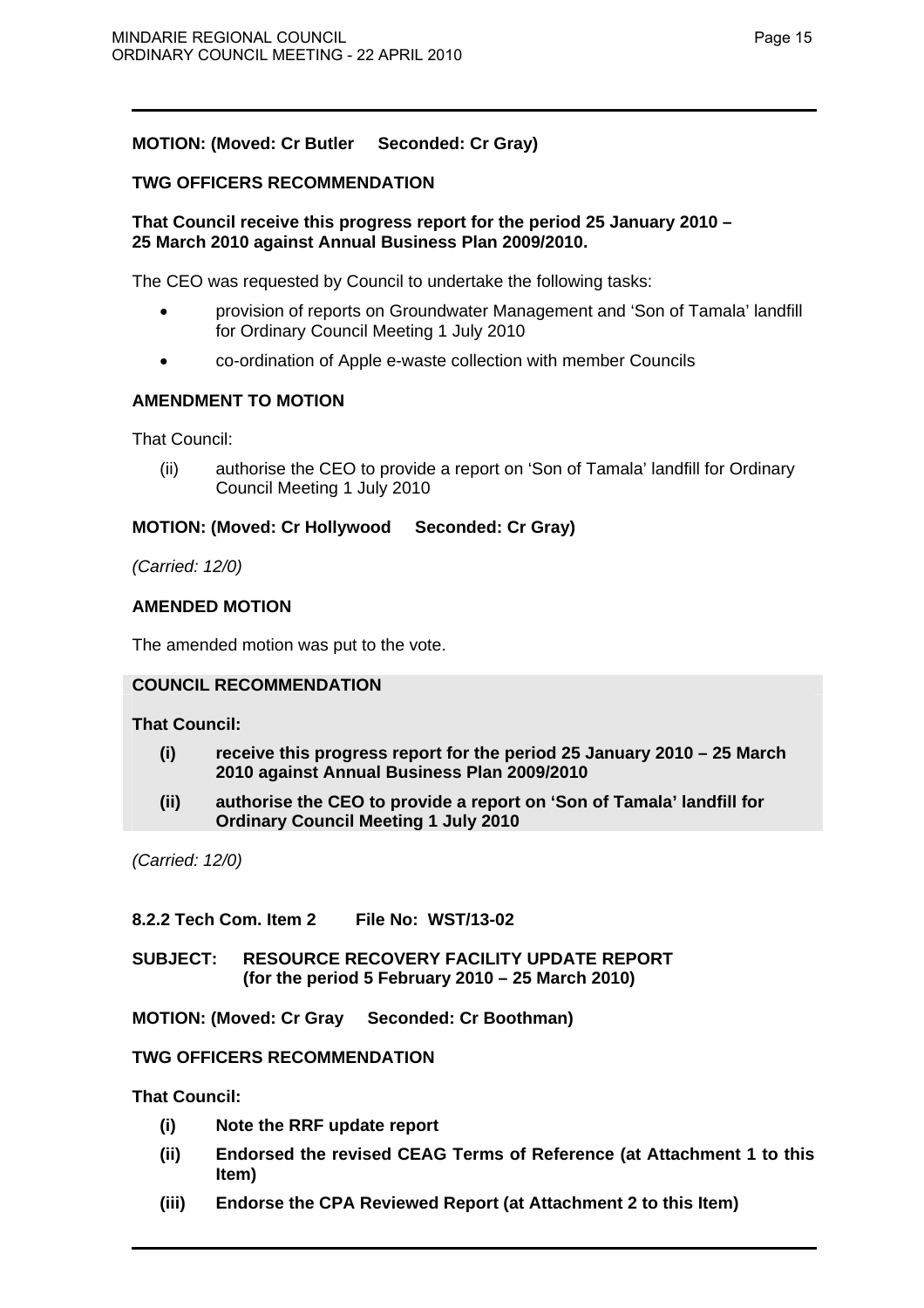Page 16

The CEO, in response to questions, advised as follows:

- That ongoing communication was occurring with SITA on the matter of waste diversion targets
- That some minor wording changes to the CEAG Terms of Reference e.g. delete SWTF WG would be made

# **COUNCIL RECOMMENDATION**

**That Council:** 

- **(i) Note the RRF update report**
- **(ii) Endorse the revised CEAG Terms of Reference (at Attachment 1 to this Item)**
- **(iii) Endorse the CPA Reviewed Report (at Attachment 2 to this Item)**

*(Carried: 12/0)* 

## **8.2.3 Tech Com. Item 3 File No: WST/100**

# **SUBJECT: LANDFILL UPDATE REPORT (for the period 15 October 2009 - 25 March 2010)**

## **MOTION: (Moved: Cr Robbins Seconded: Cr Newton)**

## **TWG OFFICERS RECOMMENDATION**

**That Council:** 

- **(i) receive this Landfill Update Report dated 22 April 2010**
- **(ii) authorises the CEO to write to the seven Member Councils requesting a change to the Tamala Park Lease conditions associated with the northern buffer pull back arrangements**

Nil discussion.

# **COUNCIL RECOMMENDATION**

**That Council:** 

- **(i) receive this Landfill Update Report dated 22 April 2010**
- **(ii) authorises the CEO to write to the seven Member Councils requesting a change to the Tamala Park Lease conditions associated with the northern buffer pull back arrangements**

*(Carried: 12/0)* 

**8.2.4 Tech Com. Item 4 File No: EST/2-02** 

**SUBJECT: LANDFILL GAS CONTRACT REPORT** 

**MOTION: (Moved: Cr Boothman Seconded: Cr Robbins)**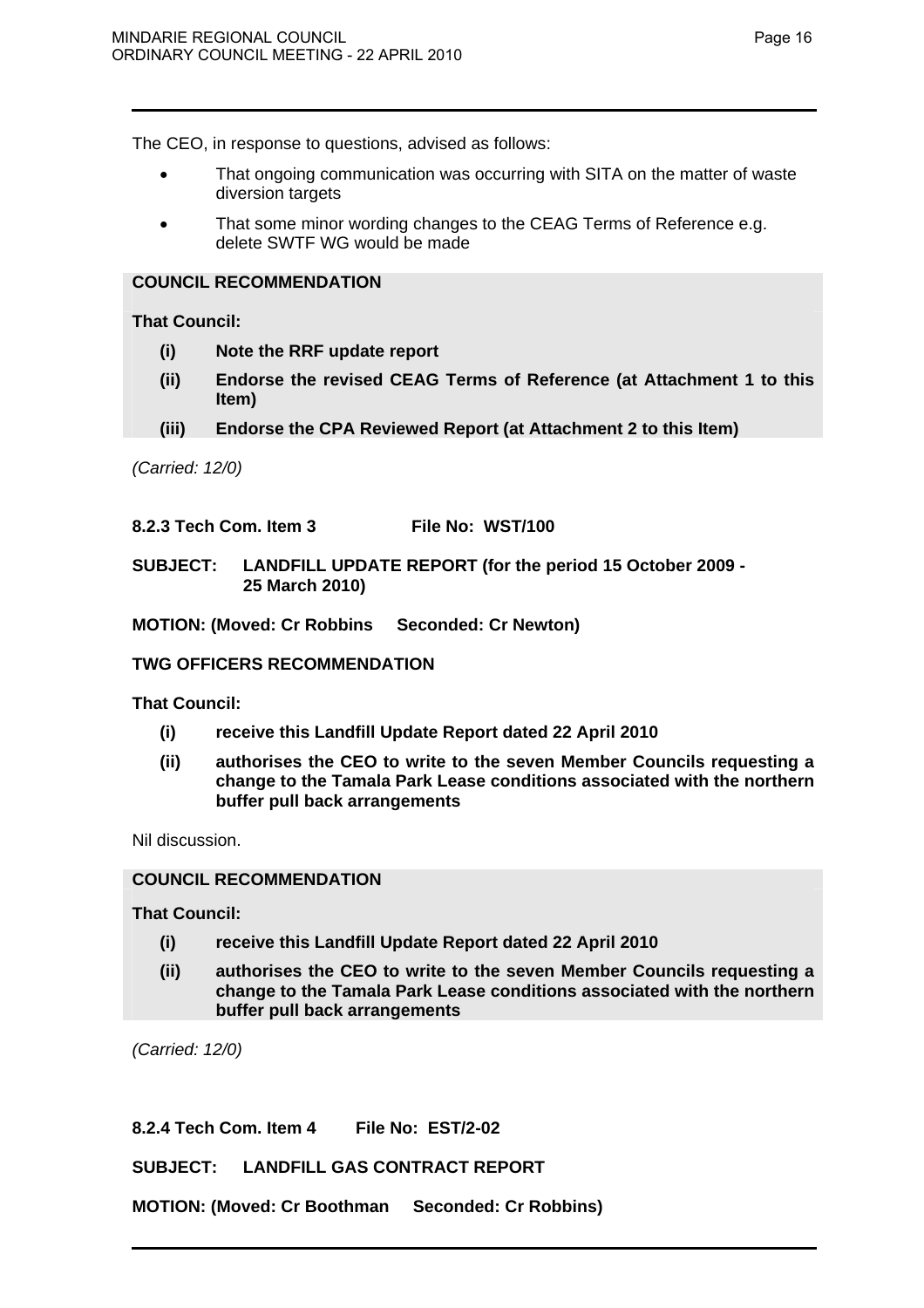# **That Council:**

- **(i) receive this Landfill Gas Contract Report dated 22 April 2010**
- **(ii) authorises the CEO to tender for the establishment of a new Landfill Gas Contract to cover the period from the end of the existing contractual arrangements (1 July 2011) through to the end of the current Tamala Park Lease (30 June 2032)**

The CEO, briefed Council on the 'key drivers' for the preferred course of action i.e. a competitive exercise, as distinct to a short term negotiated arrangement with the current provider (LFGP).

These drivers were described as market uncertainty as a result of the proposed ETS, and the length of any proposed agreement i.e. 2011 – 2032.

# **COUNCIL RECOMMENDATION**

**That Council:** 

- **(i) receive this Landfill Gas Contract Report dated 22 April 2010**
- **(ii) authorises the CEO to tender for the establishment of a new Landfill Gas Contract to cover the period from the end of the existing contractual arrangements (1 July 2011) through to the end of the current Tamala Park Lease (30 June 2032)**

*(Carried: 12/0)* 

**8.2.5 Tech Com. Item 5 File No: COR/8** 

**SUBJECT: BUSINESS PLANNING 2010/2011** 

**MOTION: (Moved: Cr Robbins Seconded: Cr Boothman) TWG OFFICERS RECOMMENDATION** 

**That Council:** 

- **(i) note the methodology used for the Budget Planning and Strategic Budget for 2010/2011**
- **(ii) note the new initiatives**
- **(iii) note Members' Processable Gate Fee of \$134 (ex GST) and Non Processable Fees of \$86 (ex GST) for financial year 2010/2011 for budget planning purposes**
- **(iv) approve the Schedule of Fees and Charges relating to commercial and casual users, at Attachment One in respect of financial year 2010/2011**

The CEO advised of the plan to conduct Budget discussions as follows:

- Councillors : Workshop (13 May 2010)
- Officers : Strategic Planning Committee (14 May 2010)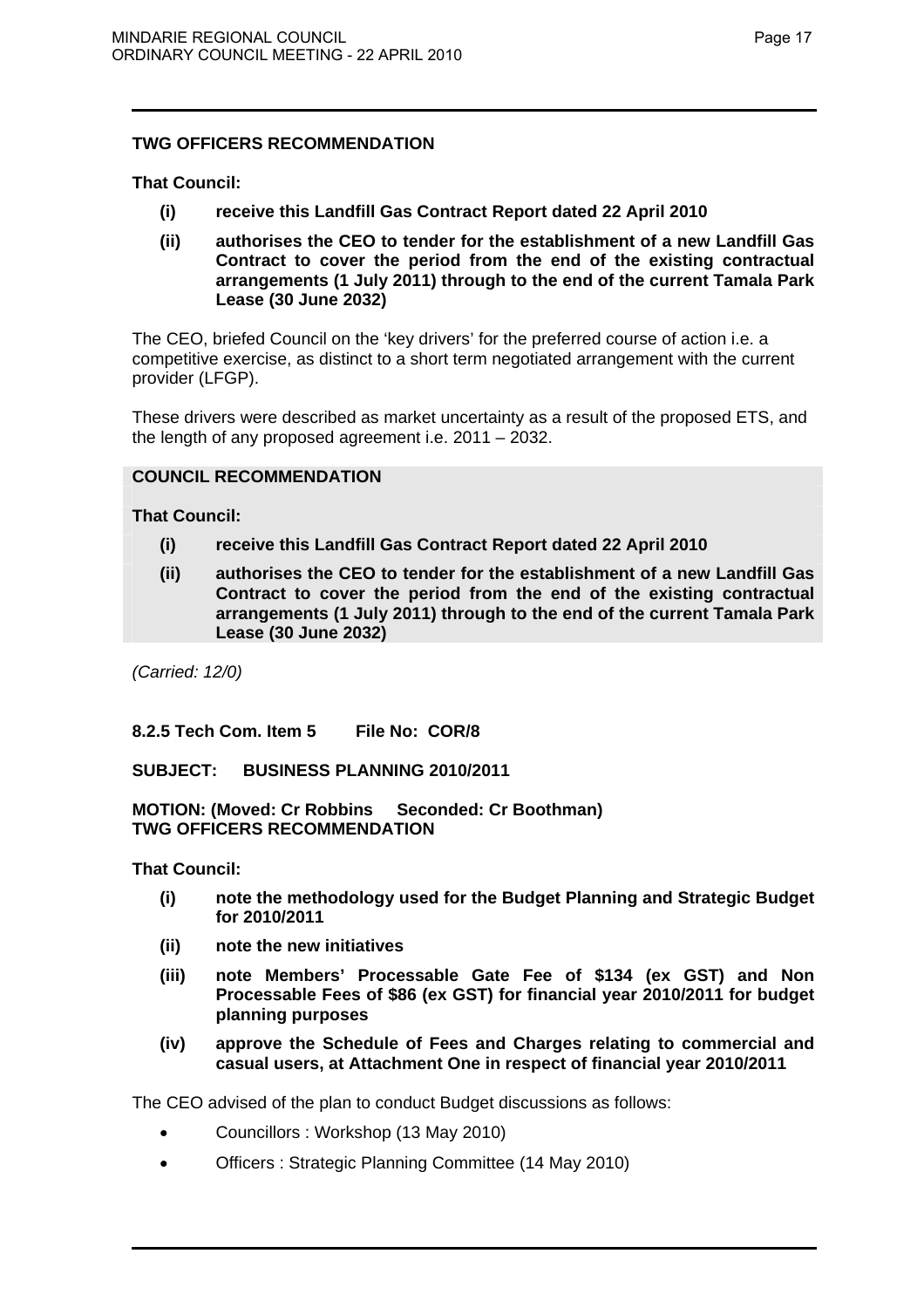Cr Robbins suggested further consideration, as part of Council's communication strategy, to TV promotion of selected messages.

# **AMENDMENT TO THE MOTION**

(That Council)

- (iii) : delete existing
- (iii) : insert note members' Single Fee of \$113 \$119 (ex GST) for financial year 2010/2011 for budget planning purposes

# **MOTION: (Moved: Cr Bissett Seconded: Cr Gray)**

*(Carried: 8/4) Against: Cr Boothman, Cr Cooke, Cr Robbins, Cr Stewart* 

Amended Motion was put to the vote in parts.

## **COUNCIL RECOMMENDATION**

**That Council:** 

**(i) note the methodology used for the Budget Planning and Strategic Budget for 2010/2011** 

*(Carried: 12/0)* 

**(ii) note the new initiatives** 

*(Carried: 12/0)* 

**(iii) note Members' Single Gate Fee of \$113 - \$119 (ex GST) for financial year 2010/2011 for budget planning purposes** 

*(Carried: 8/4)* 

*Against: Cr Boothman, Cr Cooke, Cr Robbins, Cr Stewart* 

**(iv) approve the Schedule of Fees and Charges relating to commercial and casual users, at Attachment One in respect of financial year 2010/2011**

*(Carried: 11/1) (Cr Boothman)* 

## **8.2.6 Tech Com. Item 6 File No: COR/33**

# **SUBJECT: ENVIRO 2010 CONFERENCE AND EXHIBITION – SOLUTIONS FOR A SUSTAINABLE FUTURE**

**MOTION: (Moved: Cr Butler Seconded: Cr Farrell)**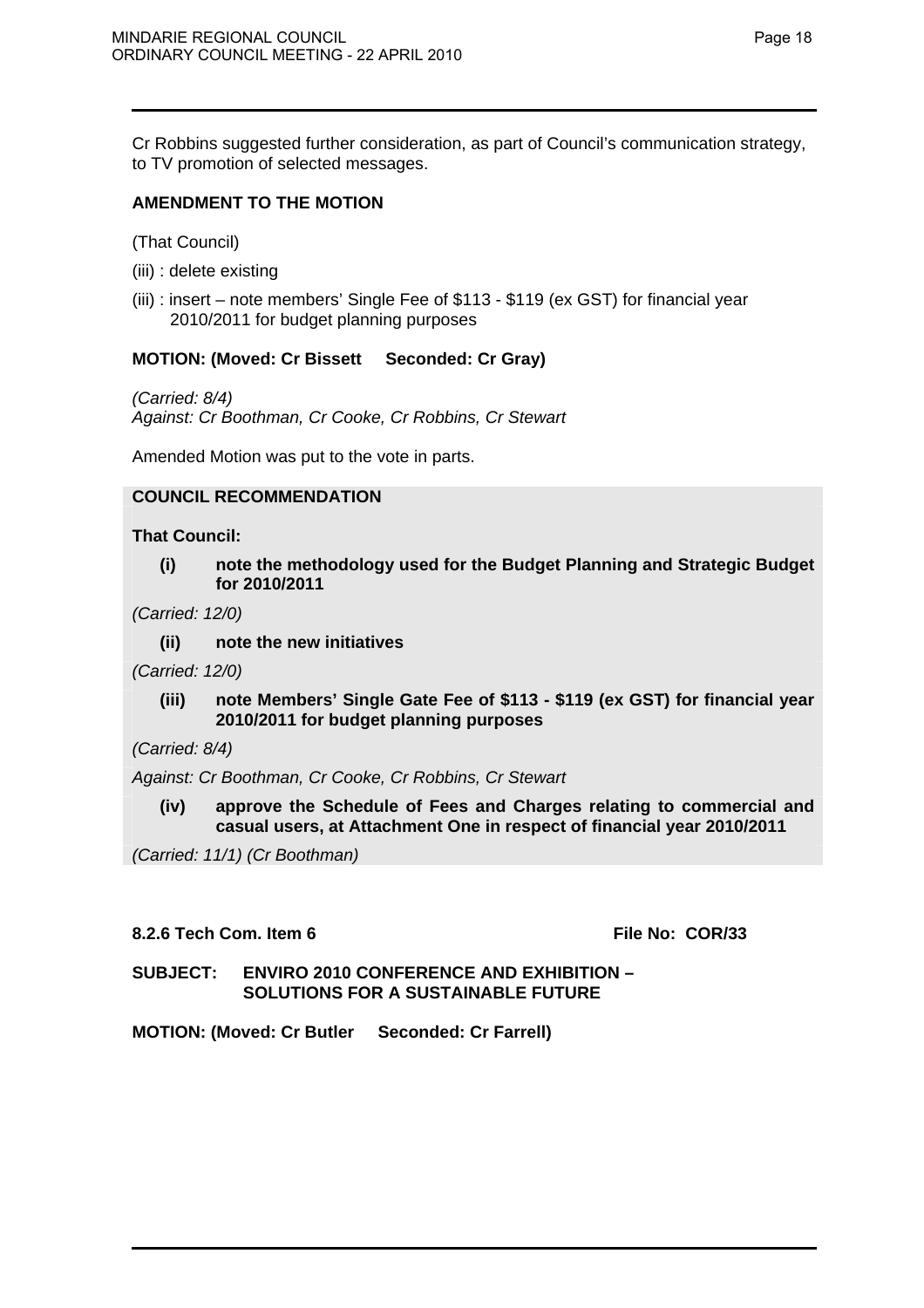**That Council authorise attendance of the following representatives at the Enviro 2010 Conference and Exhibition to be held in Melbourne from 21 – 23 July 2010.** 

| 1. Cr Fishwick  | 10. K Poynton    |
|-----------------|------------------|
| 2. Cr Hollywood | 11. J Giorgi     |
| 3. Cr Farrell   | 12. P Hoar       |
| 4. Cr Butler    | 13. K Caple      |
| 5. Cr Boothman  | 14. D Forster    |
| 6. Cr Cooke     | 15. E Albrecht   |
| 7. Cr Robbins   | 16. C Colyer     |
| 8. Cr Stewart   | 17. R Lotznicker |

**9. Cr Bissett** 

Council noted the deletion of Mr Giorgi as an attendee.

Cr Newton and Cr Gray registered concern on numbers of attendees.

# **COUNCIL RECOMMENDATION**

**That Council authorise attendance of the following representatives at the Enviro 2010 Conference and Exhibition to be held in Melbourne from 21 – 23 July 2010.** 

| 1. Cr Fishwick  | 10. K Poynton    |
|-----------------|------------------|
| 2. Cr Hollywood | 11. P Hoar       |
| 3. Cr Farrell   | 12. K Caple      |
| 4. Cr Butler    | 13. D Forster    |
| 5. Cr Boothman  | 14. E Albrecht   |
| 6. Cr Cooke     | 15. C Colyer     |
| 7. Cr Robbins   | 16. R Lotznicker |
| 8. Cr Stewart   |                  |

*(Carried: 10/2) Against: Cr Gray, Cr Newton,* 

**9. Cr Bissett** 

**8.2.7 Tech Com. Item 7 File No: COR/23** 

**SUBJECT: MINDARIE REGIONAL COUNCIL – POLICY DOCUMENTATION – REVIEW OF EXISTING POLICIES** 

## **MOTION: (Moved: Cr Hollywood Seconded: Cr Boothman)**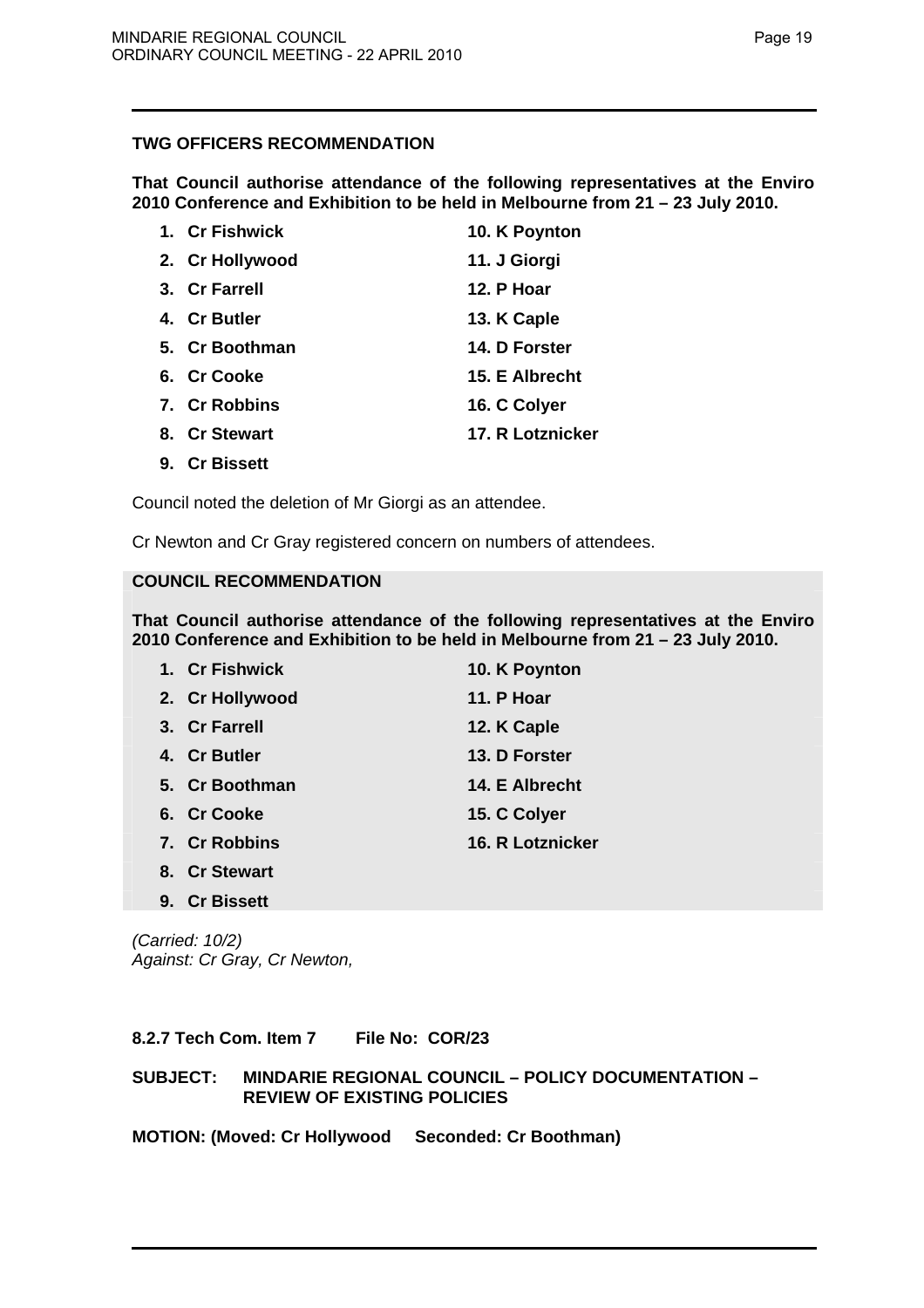# **That Council approve revised policies as follows:**

- **(i) 4A Conference and Training**
- **(ii) 12B Occupational Safety and Health**
- **(iii) 14B Contingency Management**
- **(iv) 16B Smoking in the Workplace**

The Mover and Seconder agreed an amendment to policy 14B as follows:

• Delete 'influenza' from influenza pandemic'

# **AMENDMENT TO MOTION**

That Council approve revised policies as follows:

- (i) delete : 4A Conference and Training
- (i) insert : 4A Conference and Training, as amended to use Economy air travel, rather than Business air travel

# **MOTION: (Moved: Cr Gray Seconded: Cr Cooke)**

*(Carried: 9/3) Against: Cr Butler, Cr Robbins, Cr Hollywood* 

Amended Motion was put to the vote.

# **COUNCIL RECOMMENDATION**

**That Council approve revised policies as follows:** 

- **(i) 4A Conference and Training, as amended to use Economy air travel, rather than Business air travel**
- **(ii) 12B Occupational Safety and Health**
- **(iii) 14B Contingency Management**
- **(iv) 16B Smoking in the Workplace**

*(Carried: 11/1) Against: Cr Butler* 

**8.2.8 Tech Com. Item 8 File No: COP/12** 

# **SUBJECT: TAMALA PARK WEIGHBRIDGE BUILDING RECONSTRUCTION**

**MOTION: (Moved: Cr Newton Seconded: Cr Robbins)**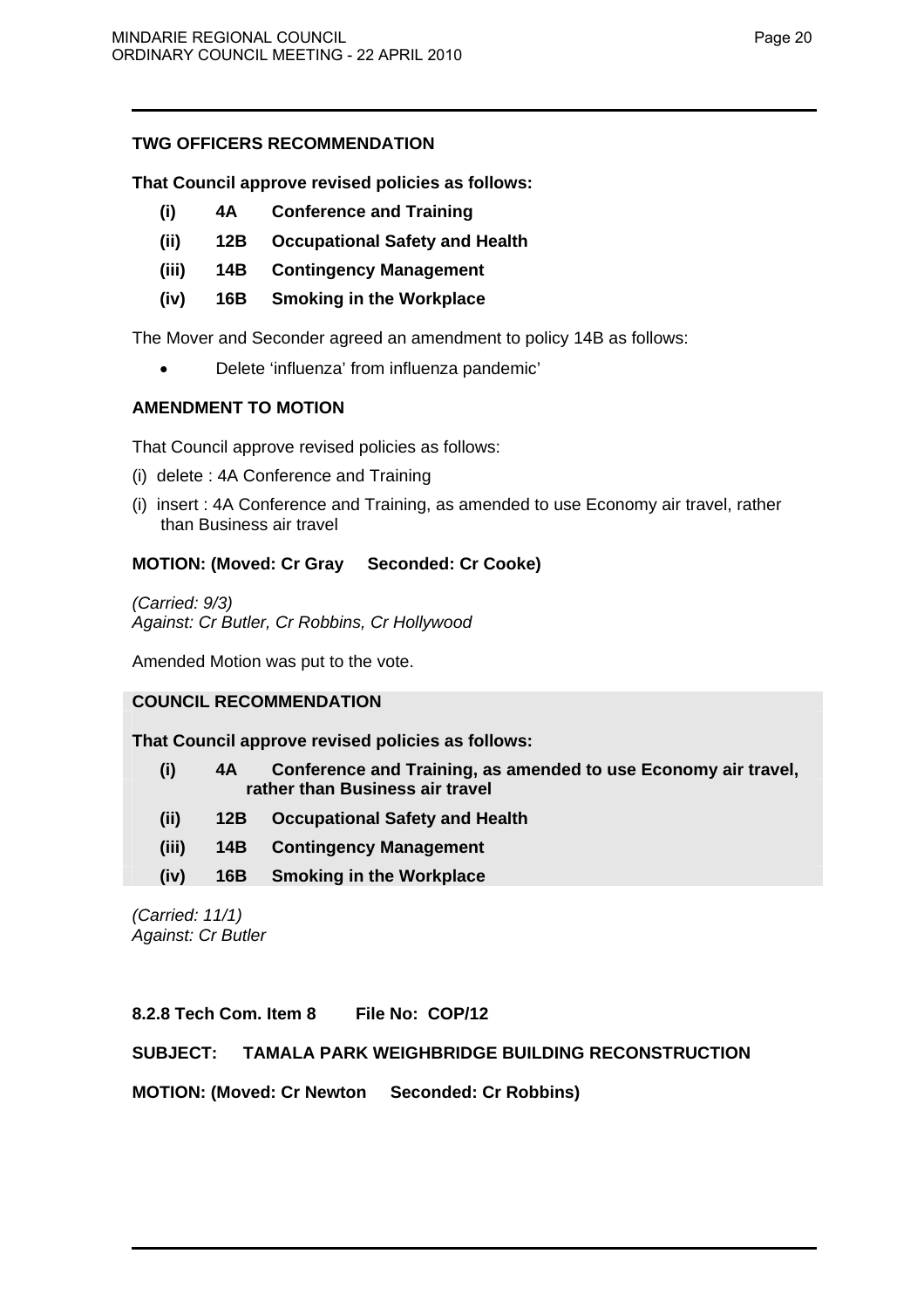**That Council:** 

- **(i) accept the tender offered by the Connolly Building Company of \$111,347.00 including a \$11,000 contingency sum for renovation works to the weighbridge at Tamala Park**
- **(ii) note that part cost of \$105,175 will be provided by Local Government Insurance Service**
- **(iii) approve an additional expenditure of \$6,172.00 for construction of two height restrictors**

The CEO undertook to ensure that all tables and charts were promulgated in 'user friendly' fonts.

# **COUNCIL RECOMMENDATION**

**That Council:** 

- **(i) accept the tender offered by the Connolly Building Company of \$111,347.00 including a \$11,000 contingency sum for renovation works to the weighbridge at Tamala Park**
- **(ii) note that part cost of \$105,175 will be provided by Local Government Insurance Service**
- **(iii) approve an additional expenditure of \$6,172.00 for construction of two height restrictors**

*(Carried: 12/0)* 

# **8.3 AUDIT COMMITTEE MEETING – 7 APRIL 2010**

**8.3.1 File No: COR/22** 

**SUBJECT: AUDIT COMMITTEE MEETING – 7 APRIL 2010** 

**MOTION: (Moved: Cr Butler Seconded: Cr Boothman)** 

## **AUDIT COMMITTEE RECOMMENDATIONS**

**That Council approve the following recommendations from the Audit Committee Meeting (7 April 2010):** 

- **(i) the approval of the Annual Compliance Audit Return and authorise the Chairperson and the Chief Executive Officer to sign the Return**
- **(ii) approve the following list of Auditors to provide a quotation for the provision of external audit services for the next 2 or 3 years under a Quotation Process:** 
	- • **WHK Horwath**
	- • **Grant Thornton**
	- • **Macri Partners**
	- • **Haines Norton**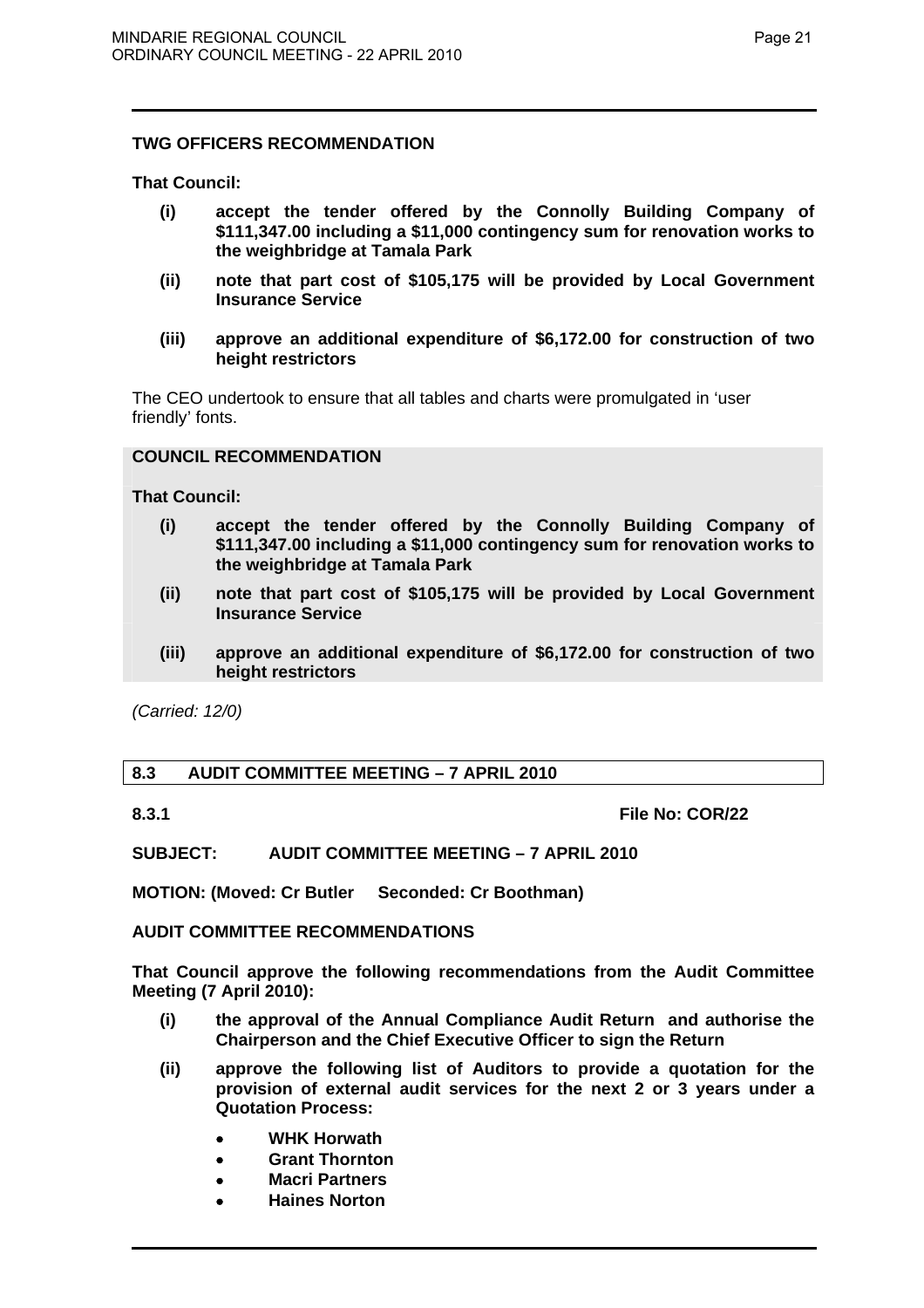- **(iii) approve the further extension of External Member of the Audit Committee, Alex Dermedgoglou, for a further three years**
- **(iv) note that Audit Committee approved the CEO's credit card usage and expenditure as appropriate**

Nil discussion.

## **COUNCIL RECOMMENDATIONS**

**That Council approve the following recommendations from the Audit Committee Meeting (7 April 2010):** 

- **(i) the approval of the Annual Compliance Audit Return and authorise the Chairperson and the Chief Executive Officer to sign the Return**
- **(ii) approve the following list of Auditors to provide a quotation for the provision of external audit services for the next 2 or 3 years under a Quotation Process:** 
	- • **WHK Horwath**
	- • **Grant Thornton**
	- • **Macri Partners**
	- • **Haines Norton**
- **(iii) approve the further extension of External Member of the Audit Committee, Alex Dermedgoglou, for a further three years**
- **(iv) note that Audit Committee approved the CEO's credit card usage and expenditure as appropriate**

*(Carried: 12/0)* 

# **9 NOTICE OF MOTION FOR CONSIDERATION AT THE FOLLOWING MEETING**

Nil

| <b>GENERAL BUSINESS - SEE NOTE (1)</b><br>10 |
|----------------------------------------------|
|----------------------------------------------|

Nil

## **11 NEXT MEETING**

# **11.1 Ordinary Council Meeting**

- **1 July 2010**
- **5.30 pm**
- **City of Stirling**

| <b>CLOSURE - MEETING DECLARED CLOSED AT 8.00PM</b><br>12 |
|----------------------------------------------------------|
|----------------------------------------------------------|